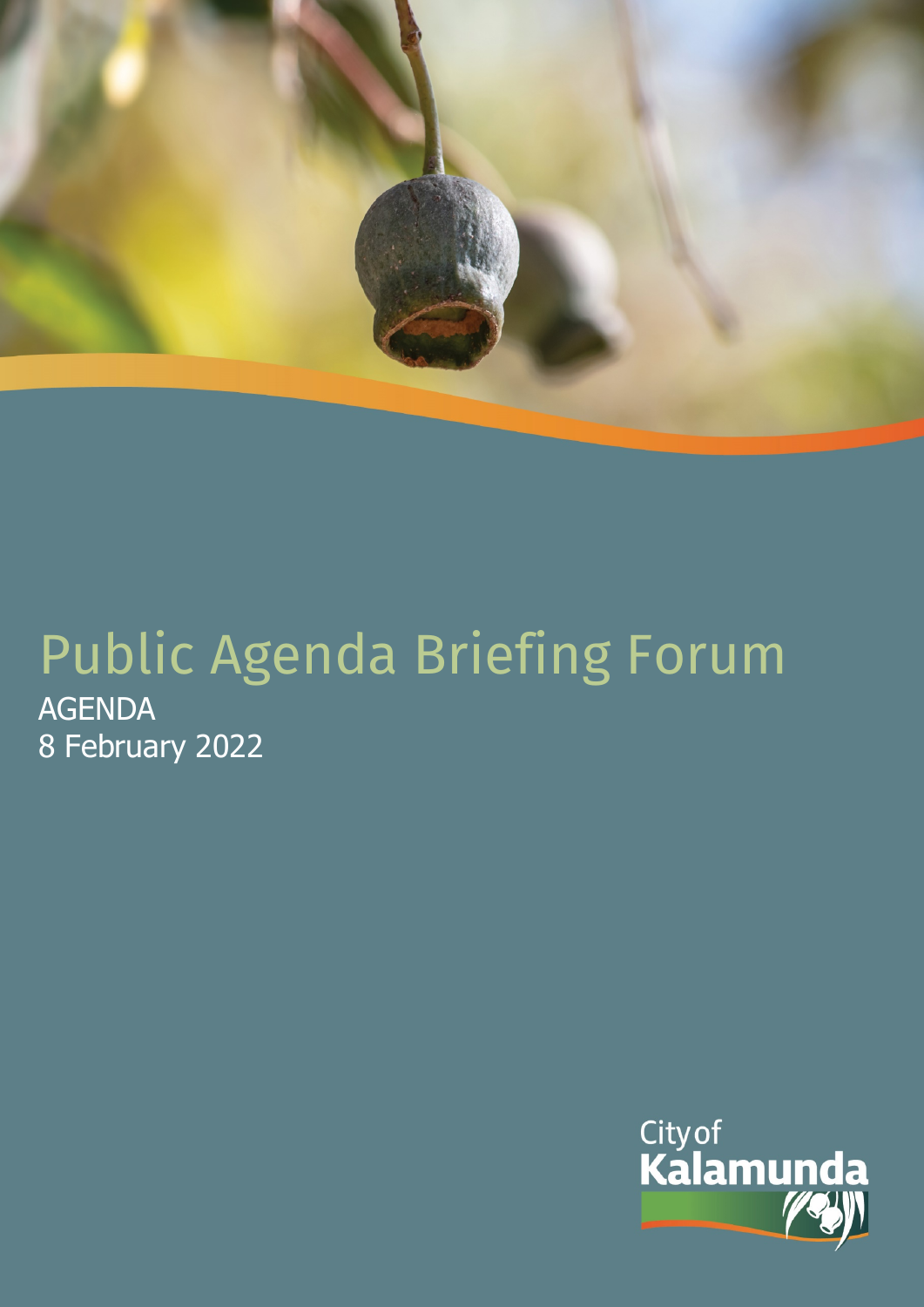# **Our Vision**



# **Connected Communities, Valuing Nature** and Creating our Future Together

# **Core Values**

Service: We demonstrate a 'can do' attitude, we listen, we understand, and we go above and beyond when we serve others.

Professionalism: We look, speak, act & do what it takes to show others we are reliable, respectful and competent.

Quality: We think clearly, plan mindfully, act decisively, measure carefully and review regularly everything we do.

# **Aspirational Values**

Courage: We make brave decisions and take calculated risks to lead us to a bold and bright future. We show courage in our pursuit for the protection of the environment, for the well being of our people and to support the economy.

Diversity: We challenge ourselves by keeping our minds open and looking for all possibilities and opportunities.

Innovation: We believe in a workplace where you're safe to try new thingswhere we can push the boundaries of the norm and learn from things that don't always go according to plan. We strive for a just and blameless culture that respects people as individuals and paves the way to genuine learning and improvement.

Our simple guiding principle will be to ensure everything we do will make the City of Kalamunda socially, environmentally and economically sustainable.

kalamunda.wa.gov.au

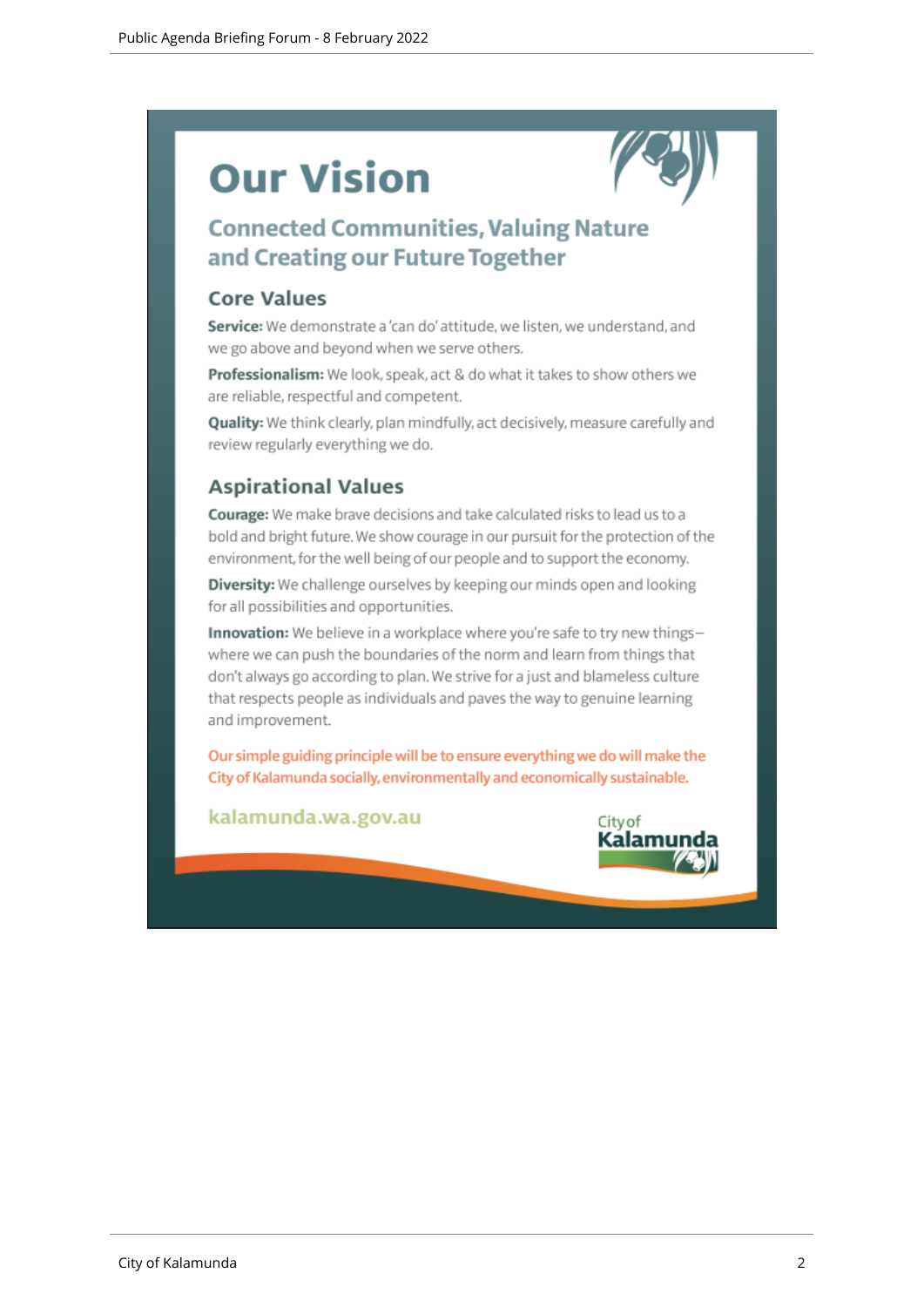# **INFORMATION FOR THE PUBLIC ATTENDING PUBLIC AGENDA BRIEFING**

Agenda Briefing Forums will involve Elected Members, employees as determined by the Chief Executive Officer and external advisors (where appropriate) and will be open to the public. **The Briefing Session will the held in the Council Chambers of the City of Kalamunda commencing at 6.30pm**.

Agenda Briefing Forums will provide the opportunity for Elected Members to be equally informed and seek additional information on matters prior to the presentation of such matters to the next Ordinary Council Meeting for formal consideration and decision.

# **Acknowledgement of Traditional Owners**

We wish to acknowledge the traditional custodians of the land we are meeting on, the Whadjuk Noongar people. We wish to acknowledge their Elders' past, present and future and respect their continuing culture and the contribution they make to the life of this City and this Region.

#### **Emergency Procedures**

**Please view the position of the Exits, Fire Extinguishers and Outdoor Assembly Area as displayed on the wall of Council Chambers.**

**In case of an emergency follow the instructions given by City Personnel.** 

**We ask that you do not move your vehicle as this could potentially block access for emergency services vehicles.** 

**Please remain at the assembly point until advised it is safe to leave.**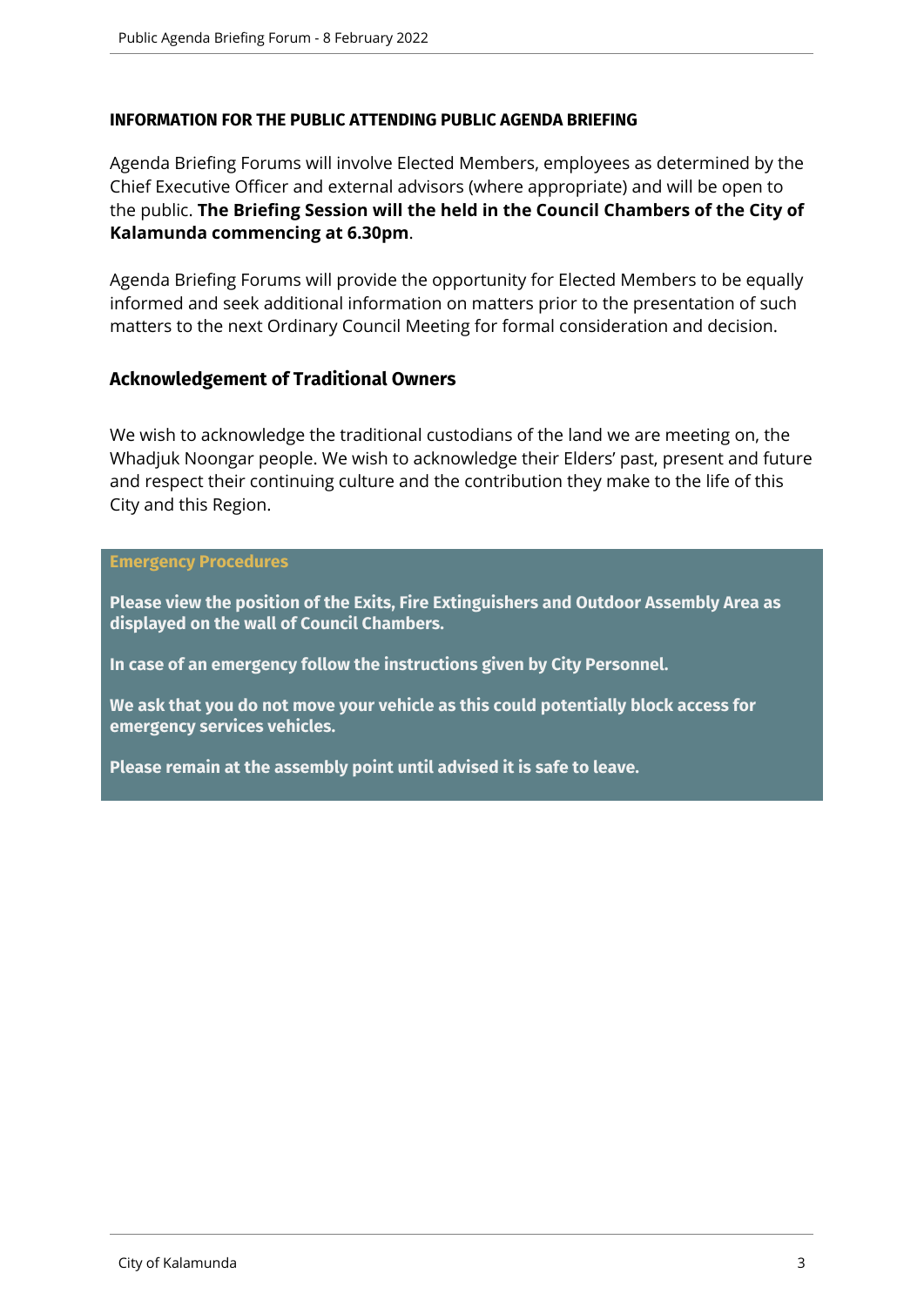# **INDEX**

| 1. |                                                                                |  |
|----|--------------------------------------------------------------------------------|--|
| 2. |                                                                                |  |
| 3. |                                                                                |  |
| 4. |                                                                                |  |
| 5. |                                                                                |  |
| 6. |                                                                                |  |
| 7. |                                                                                |  |
| 8. |                                                                                |  |
| 9. |                                                                                |  |
|    |                                                                                |  |
|    |                                                                                |  |
|    |                                                                                |  |
|    |                                                                                |  |
|    | 10.2.1. Submissions for the 2023 - 2024 Metropolitan Regional Roads Group Road |  |
|    |                                                                                |  |
|    |                                                                                |  |
|    |                                                                                |  |
|    |                                                                                |  |
|    |                                                                                |  |
|    |                                                                                |  |
|    |                                                                                |  |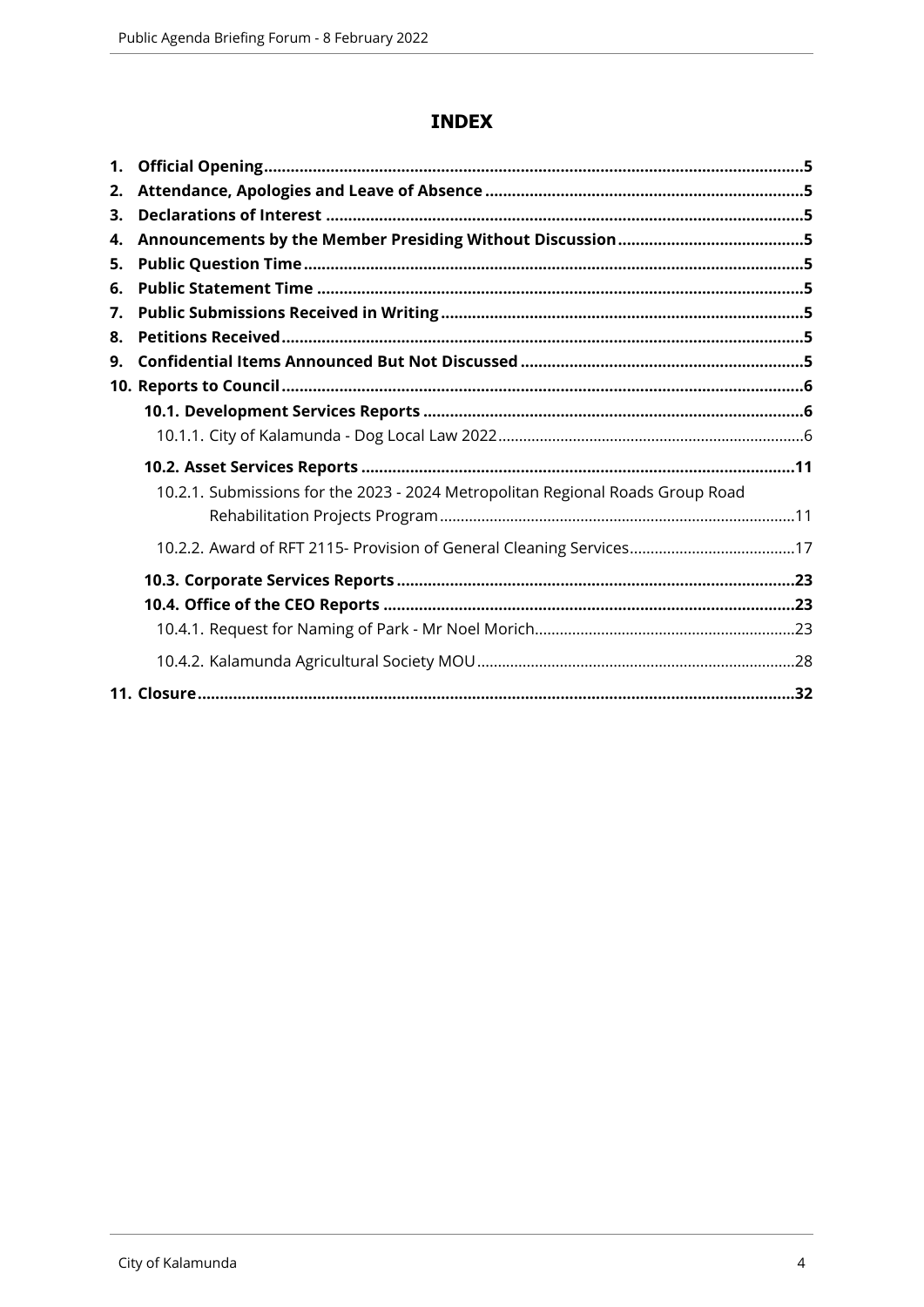# <span id="page-4-0"></span>**1. Official Opening**

# <span id="page-4-1"></span>**2. Attendance, Apologies and Leave of Absence**

#### <span id="page-4-2"></span>**3. Declarations of Interest**

#### **3.1. Disclosure of Financial and Proximity Interests**

a. Members must disclose the nature of their interest in matter to be discussed at the meeting. (Section 5.56 of the *Local Government Act 1995*.)

b. Employees must disclose the nature of their interest in reports or advice when giving the report or advice to the meeting. (Section 5.70 of the *Local Government Act 1995*.)

#### **3.2. Disclosure of Interest Affecting Impartiality**

a. Members and staff must disclose their interest in matters to be discussed at the meeting in respect of which the member or employee had given or will give advice.

#### <span id="page-4-3"></span>**4. Announcements by the Member Presiding Without Discussion**

#### <span id="page-4-4"></span>**5. Public Question Time**

*Questions by the Public will eb allowed following the presentation of the report*

#### <span id="page-4-5"></span>**6. Public Statement Time**

*Questions by the Public will eb allowed following the presentation of the report*

#### <span id="page-4-6"></span>**7. Public Submissions Received in Writing**

#### <span id="page-4-7"></span>**8. Petitions Received**

#### <span id="page-4-8"></span>**9. Confidential Items Announced But Not Discussed**

10.2.2. Award of RFT 2115- Provision of General Cleaning Services Confidential Attachment 1 *Reason for Confidentiality: Local Government Act 1995 s5.23 (c)* "a contract entered into, or which may be entered into, by the local government which relates to a matter to be discussed at the meeting."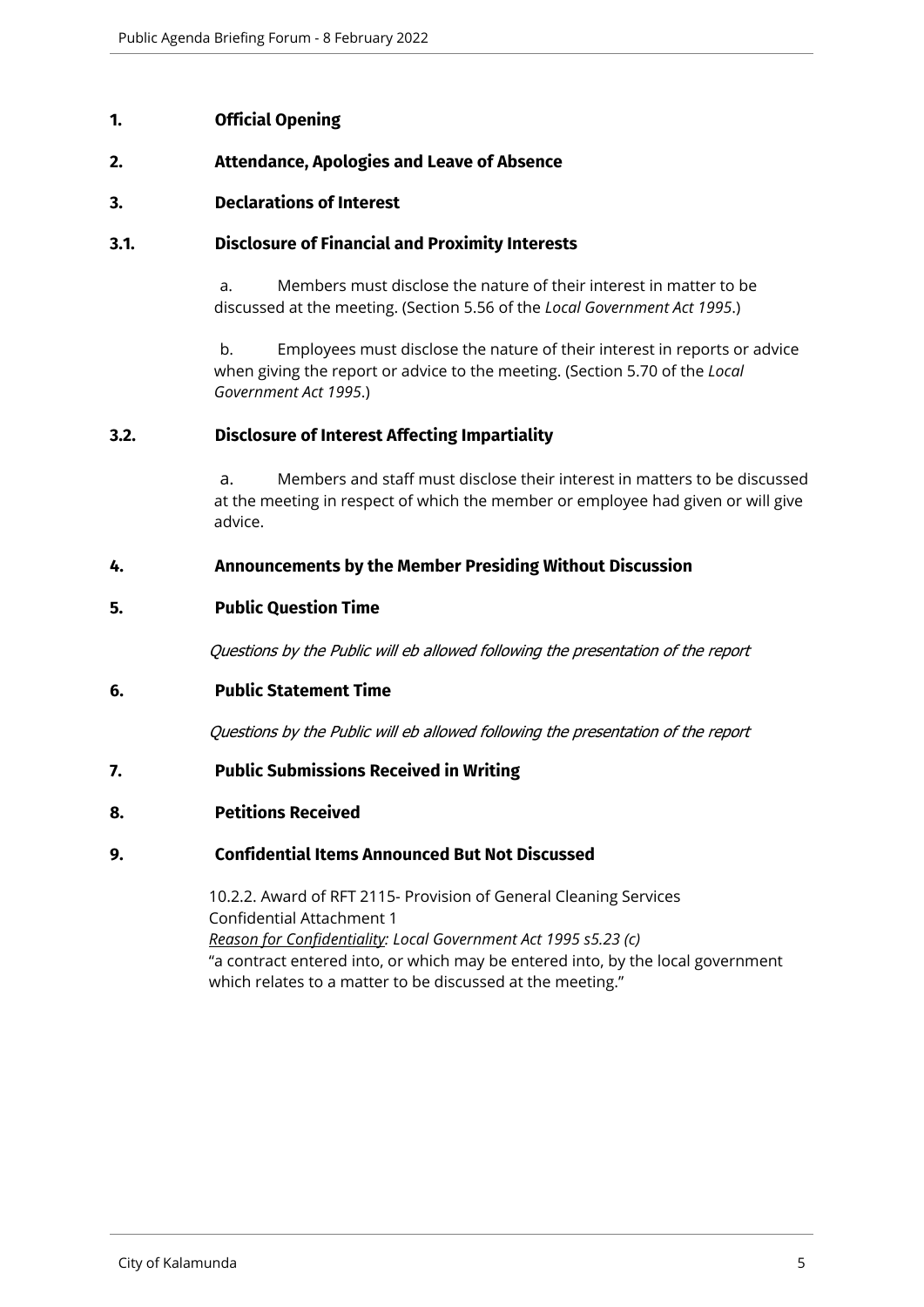#### <span id="page-5-0"></span>**10. Reports to Council**

#### <span id="page-5-1"></span>**10.1. Development Services Reports**

# <span id="page-5-2"></span>**10.1.1. City of Kalamunda - Dog Local Law 2022**

*Declaration of financial / conflict of interests to be recorded prior to dealing with each item.*

| Previous Items       | OCM 50/2010, OCM 92/2020, OCM 260/2020 |                                                               |  |
|----------------------|----------------------------------------|---------------------------------------------------------------|--|
| Directorate          | Development Services                   |                                                               |  |
| <b>Business Unit</b> |                                        | <b>Community Safety</b>                                       |  |
| File Reference       |                                        | 3.009297                                                      |  |
| Applicant            | N/A                                    |                                                               |  |
| Owner                |                                        | City of Kalamunda                                             |  |
| Attachments          | $\mathbf{1}$ .                         | City of Kalamunda Dog Local Law 2022 [10.1.1.1 - 21<br>pages] |  |
|                      | 2.                                     | City of Kalamunda Changes to Dog Local Law 2022               |  |

[**10.1.1.2** - 10 pages]

# **TYPE OF REPORT**

|   | Advocacy    | When Council is advocating on behalf of the community to<br>another level of government/body/agency                                                                                                                                                                                                                                                                                                                                |
|---|-------------|------------------------------------------------------------------------------------------------------------------------------------------------------------------------------------------------------------------------------------------------------------------------------------------------------------------------------------------------------------------------------------------------------------------------------------|
|   | Executive   | When Council is undertaking its substantive role of direction<br>setting and oversight (e.g., accepting tenders, adopting plans<br>and budgets                                                                                                                                                                                                                                                                                     |
|   | Information | For Council to note                                                                                                                                                                                                                                                                                                                                                                                                                |
| R | Legislative | Includes adopting Local Laws, Town Planning Schemes and<br>Policies. When Council determines a matter that directly<br>impacts a person's rights and interests where the principles of<br>natural justice apply. Examples include town planning<br>applications, building licences, other permits or licences<br>issued under other Legislation or matters that could be<br>subject to appeal to the State Administrative Tribunal |

#### **STRATEGIC PLANNING ALIGNMENT**

*Kalamunda Advancing Strategic Community Plan to 2027*

**Priority 1: Kalamunda Cares and Interacts**

**Objective 1.2** - To provide a safe and healthy environment for community to enjoy.

*Strategy - 1.2.1* Facilitate a safe community environment.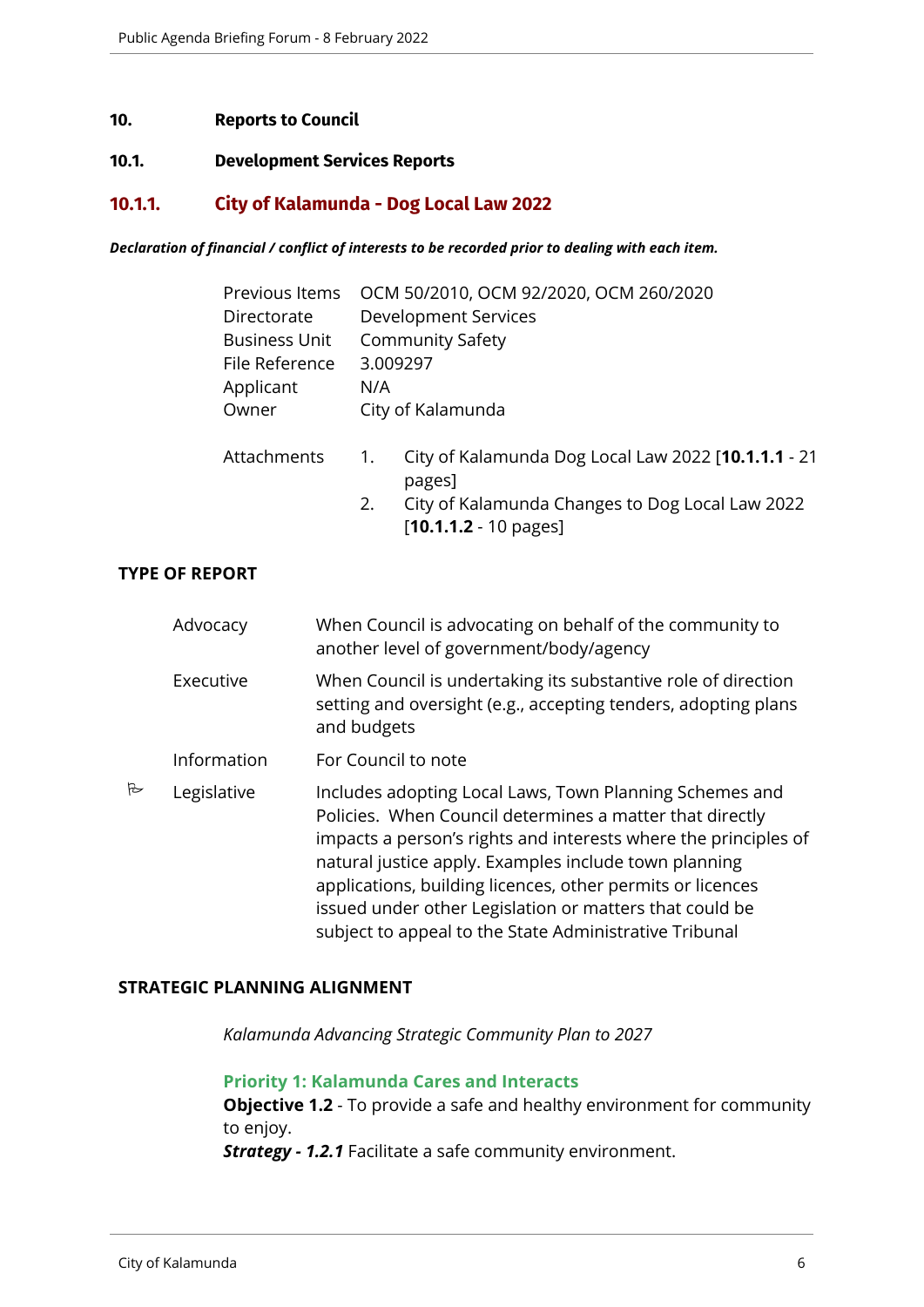# **Priority 4: Kalamunda Leads**

**Objective 4.1** - To provide leadership through transparent governance.

*Strategy 4.1.1* - Provide good governance.

*Strategy 4.1.2* - Build an effective and efficient service based organisation.

# **EXECUTIVE SUMMARY**

- 1. The purpose of this report is for Council to re-consider the proposed City of Kalamunda (City) Dogs Local Laws 2022 (Local Law) in Attachment 1.
- 2. The provisions of the *Local Government Act 1995 (the Act)* require local governments to review local laws every eight (8) years. The current laws were gazetted in 2010 and are due for review.
- 3. Council commenced the statutory process on the 23 June 2020 for the Local Law at the Ordinary Council Meeting (OCM) when Council resolved to give public notice of its intention to make the new Local Law and seek submissions on the proposal. Following submissions, Council resolved to make the Local Law at the 15 December 2020 OCM.
- 4. The Joint Standing Committee on Delegated Legislation (JSCDL), however, recommended in September 2021 that the Local Law be disallowed due to it being considered invalid due to non-compliance with sections 3.12(4) and 3.13 of the *Local Government Act 1995 (Act)* concerning changes made post-public advertising.
- 5. In accordance with the Act, the process to make the Local Law must recommence from the start and therefore, it is recommended the draft City of Kalamunda Dogs Local Law 2022 be adopted for the purposes of seeking public comment.

# **BACKGROUND**

- 6. The City of Kalamunda Dog Local Law 2021 was Gazetted on 16 April 2021, and copies of the Local Law supplied to the JSCDL shortly after.
- 7. The role of the JSCDL is to scrutinise subsidiary legislation in accordance with its terms of reference.
- 8. The JSCDL found that the City did not comply with the Act due to there being, what they consider, a significant difference between the advertised law and the adopted law, specifically in relation to the number of dogs permitted at a residence. The advertised Local Law permitted a maximum of four (4) dogs whereas the adopted Local Law only had a maximum of two (2) dogs.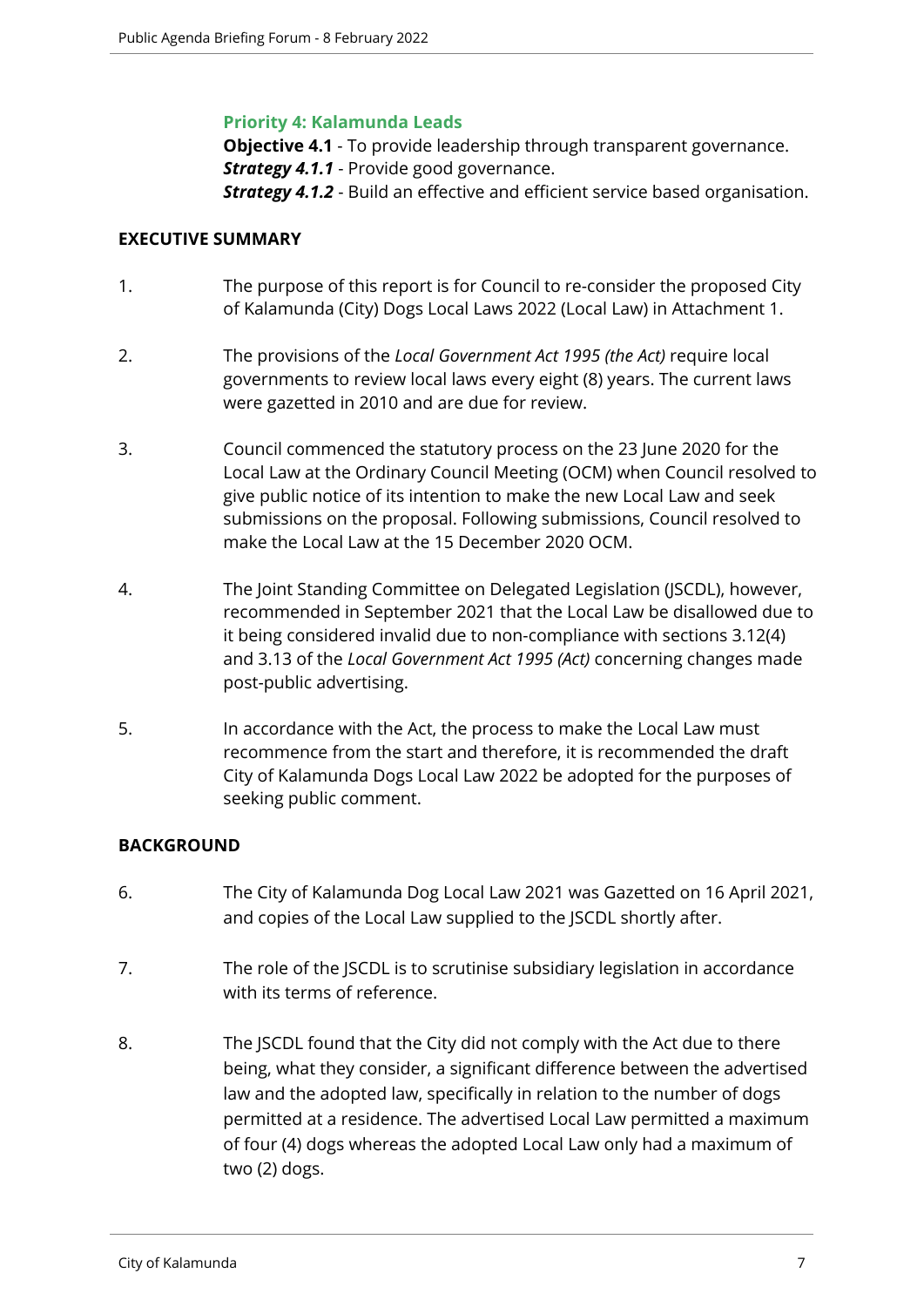- 9. Changes can be made to a draft law during the drafting process, however, in doing so, the City in accordance with section 3.13 of the Act, should have restarted the local lawmaking process rather than adopting the local law with changes. In essence, the local law should have been re-advertised with the proposed change.
- 10. The JSCDL also noted two typographical errors being in clause 3.4(a) which referred to clause 3.5 where it should have referred to clause 3.3. The other error being in clause 4.12(1) which opened with the word 'An written application' whereas it should have stated 'A written application'. Please note both errors have been corrected in the draft local law.

# **DETAILS AND ANALYSIS**

- 11. This draft local law is identical to the local law that was adopted by Council on the 15 December 2020 subject to the two grammatical errors which have been updated and the title of the local law being the Dogs Local Law 2022.
- 12. Key changes between the proposed 2022 local law and current 2010 local law are.
	- a) Additional definitions and all definitions consolidated into clause 1.5.
	- b) Added five additional clauses to Part 3 to provide clarity with respect to applications for keeping of additional dogs.
	- c) Amended clauses 5.1 and 5.2 to reflect changes to the Dog Act 1976 that now provides local government can designate Dog Exercise Areas and Prohibited Areas by resolution of the Council.
	- d) Updated Prescribed Offences and Modified Penalties to reflect current practice.
	- e) General wording changes to update and modernise the local law.
- 13. A complete summary of the changes is detailed in Attachment 2.

#### **APPLICABLE LAW**

14. *Dog Act 1976* and *Local Government Act 1995* 

# **APPLICABLE POLICY**

15. Nil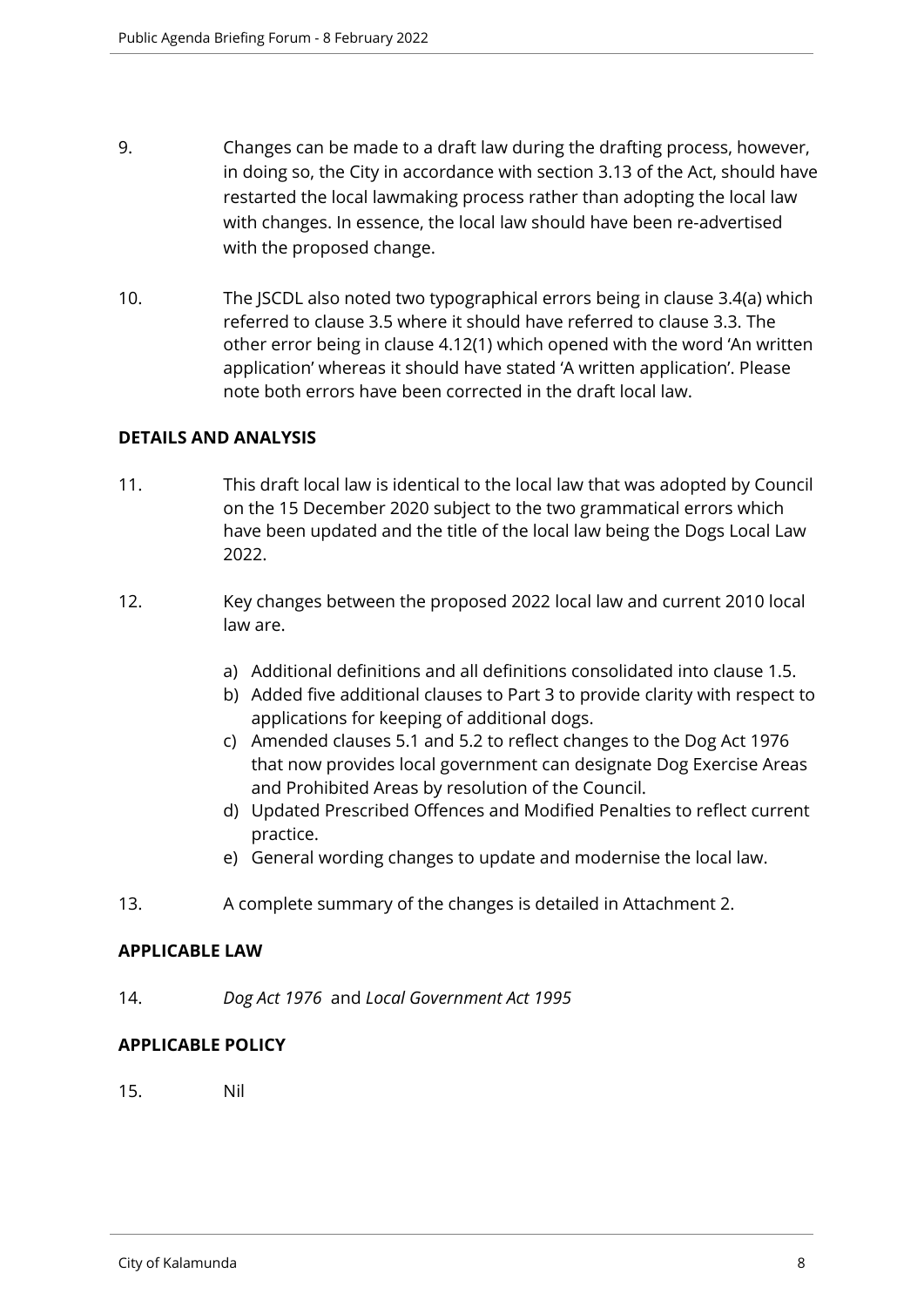# **STAKEHOLDER ENGAGEMENT**

16. The local law has been subject to previous advertising and will be undertake further advertising for a period of six weeks.

# **FINANCIAL CONSIDERATIONS**

17. Administrative costs associated with the creation of the local law are met through the annual budget.

# **SUSTAINABILITY**

#### **Social Implications**

18. Dogs are companion animals and can have positive impacts on people's health and wellbeing. However, regulation is required to ensure dog behaviours can be controlled so as not to create a nuisance.

#### **Economic Implications**

19. Nil

# **Environmental Implications**

20. Nil

#### **RISK MANAGEMENT**

21. **Risk**:

The proposed new local law is not approved resulting in outdated local laws for the regulation of dog ownership.

| Consequence                                                                                            | Likelihood | <b>Rating</b> |
|--------------------------------------------------------------------------------------------------------|------------|---------------|
| Moderate                                                                                               | Unlikely   | Medium        |
| <b>Action/Strategy</b>                                                                                 |            |               |
| Ensure Council is aware that the legislation requires a review of Local<br>Laws every eight (8) years. |            |               |
|                                                                                                        |            |               |

# **CONCLUSION**

22. The proposed *City of Kalamunda Dog Local Laws 2022* provides for the orderly and effective management of dogs within the City.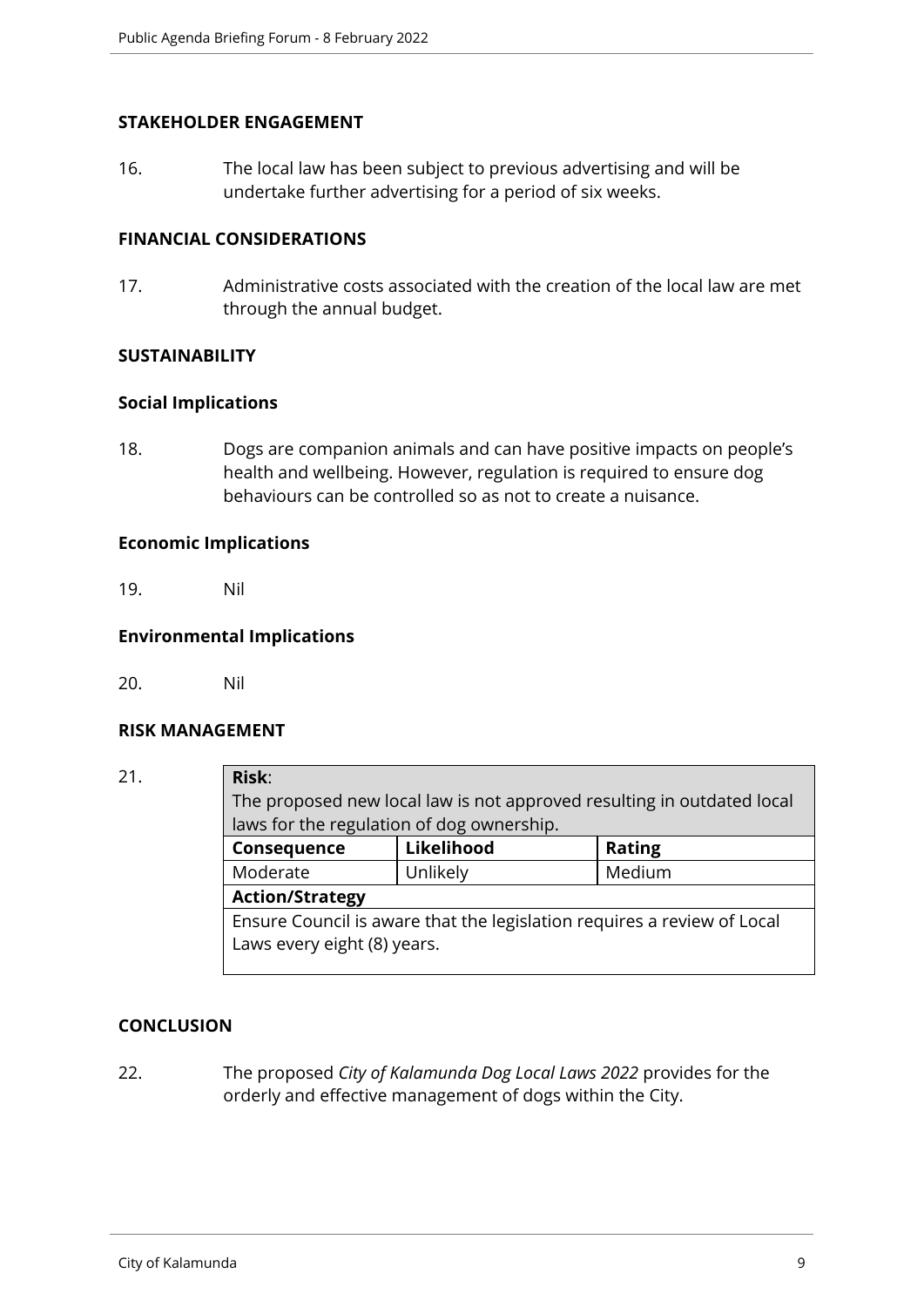# **Voting Requirements: Absolute Majority**

# **RECOMMENDATION**

That Council:

- 1. GIVE local public notification that Council proposes to make a new local law, the City of Kalamunda Dog Local Law 2022. (Attachment 1).
- 2. NOTE:
	- a) The purpose of the proposed local law is to make provisions about the impounding of dogs, to control the number of dogs that can be kept on premises, the manner of keeping those dogs and to prescribe areas in which dogs are prohibited and dog exercise areas; and
	- b) The effect of the proposed local law is to extend controls over dogs which exist under the Dog Act 1976.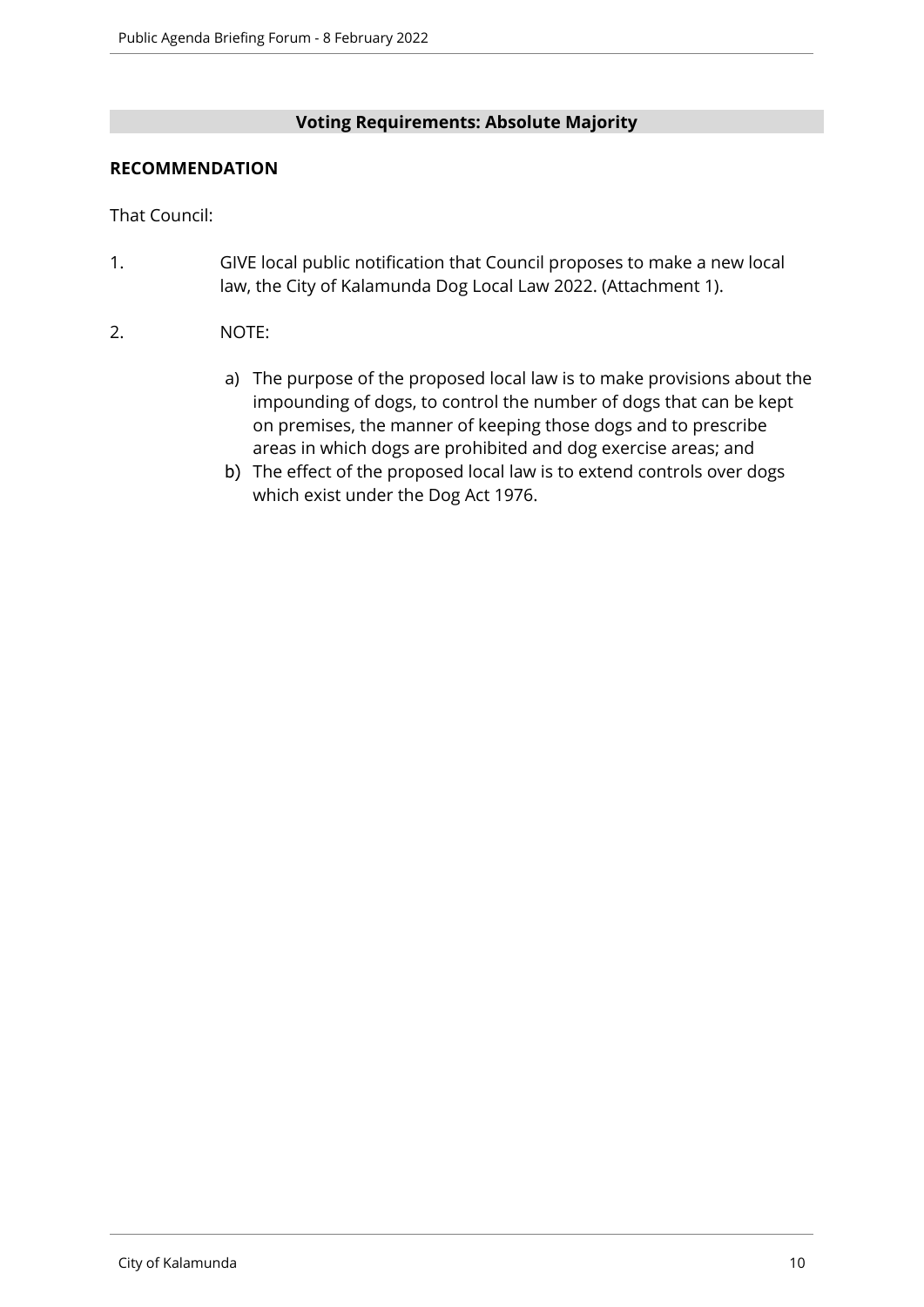#### <span id="page-10-0"></span>**10.2. Asset Services Reports**

# <span id="page-10-1"></span>**10.2.1. Submissions for the 2023 - 2024 Metropolitan Regional Roads Group Road Rehabilitation Projects Program**

*Declaration of financial / conflict of interests to be recorded prior to dealing with each item.*

| Previous             | OCM 39/2021           |
|----------------------|-----------------------|
| ltems                |                       |
| Directorate          | Asset Services        |
| <b>Business Unit</b> | <b>Asset Planning</b> |
| File Reference       | 4.00010195            |
| Applicant            | N/A                   |
| Owner                | N/A                   |
|                      |                       |

| Attachments | Metropolitan Regional Roads Group Program 2023 |
|-------------|------------------------------------------------|
|             | 2024 Summary of Projects [10.2.1.1 - 1 page]   |

#### **TYPE OF REPORT**

|    | Advocacy    | When Council is advocating on behalf of the community to<br>another level of government/body/agency                                                                                                                                                                                                                                                                                                                                |
|----|-------------|------------------------------------------------------------------------------------------------------------------------------------------------------------------------------------------------------------------------------------------------------------------------------------------------------------------------------------------------------------------------------------------------------------------------------------|
| ہے | Executive   | When Council is undertaking its substantive role of direction<br>setting and oversight (e.g. accepting tenders, adopting plans<br>and budgets                                                                                                                                                                                                                                                                                      |
|    | Information | For Council to note                                                                                                                                                                                                                                                                                                                                                                                                                |
|    | Legislative | Includes adopting Local Laws, Town Planning Schemes and<br>Policies. When Council determines a matter that directly<br>impacts a person's rights and interests where the principles of<br>natural justice apply. Examples include town planning<br>applications, building licences, other permits or licences<br>issued under other Legislation or matters that could be<br>subject to appeal to the State Administrative Tribunal |

#### **STRATEGIC PLANNING ALIGNMENT**

*Kalamunda Advancing Strategic Community Plan to 2031*

#### **Priority 3: Kalamunda Develops**

**Objective 3.2** - To connect community to key centres of activity, employment and quality amenities. **Strategy 3.2.1** - Ensure existing assets are maintained to meet community expectations.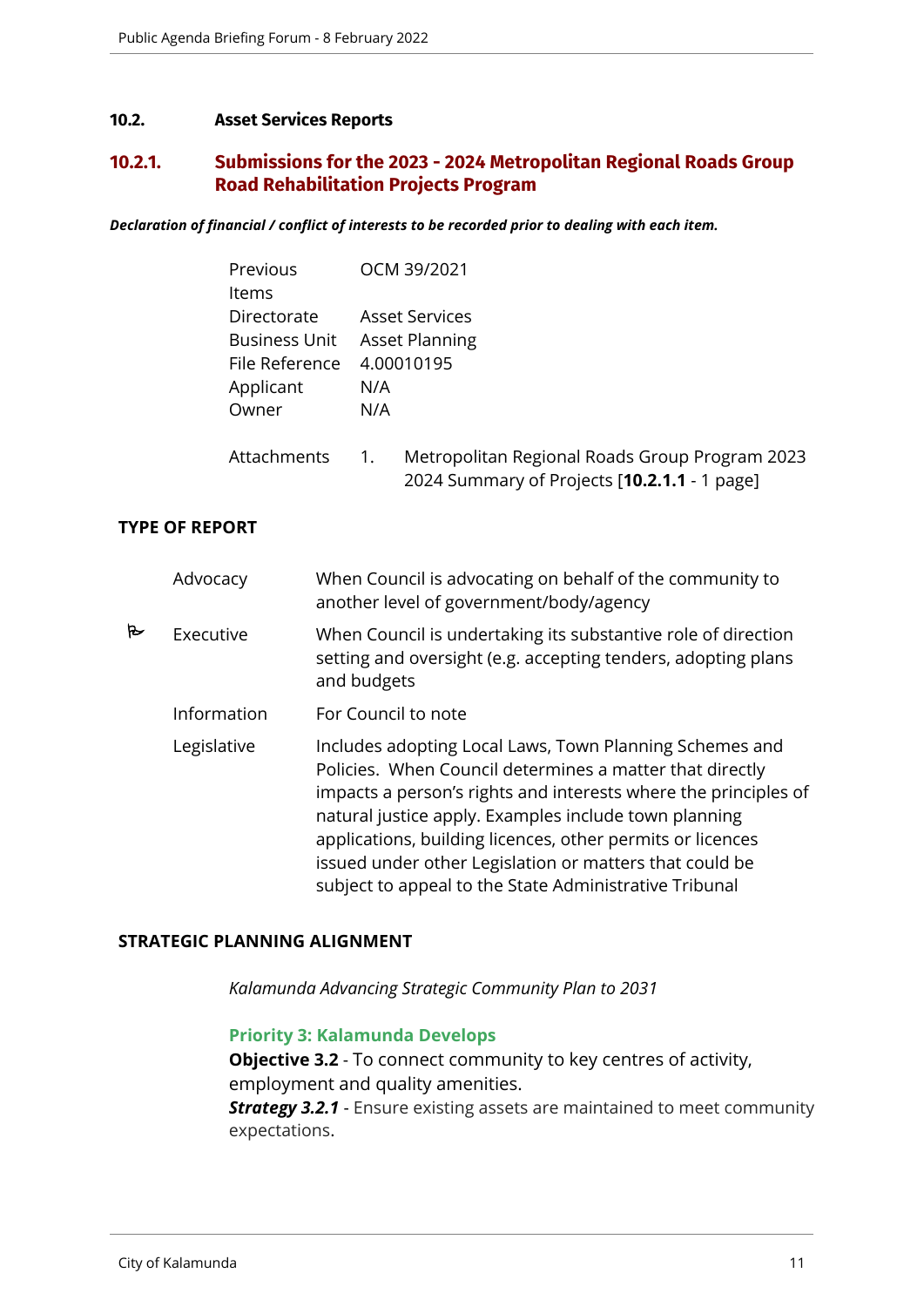# **EXECUTIVE SUMMARY**

- 1. The purpose of this report is to seek endorsement of submissions for funding as part of the 2023/2024 Metropolitan Regional Roads Group (MRRG) Road Rehabilitation Projects Program.
- 2. The MRRG program provides the opportunity for local governments to seek a grant from the state government of two thirds of the cost of projects for road rehabilitation projects. Funding is capped at \$750,000 per local government authority. The City has undertaken technical assessments across the road network and identified suitable projects that meet the grant criteria.
- 3. Council endorsement is requested for the seven projects being parts of Kalamunda Road, Mundaring Weir Road, Abernethy Road (3 sections), Berkshire Road, and Daddow Road.

# **BACKGROUND**

4. Each year, Main Roads WA (Main Roads) invites project submissions for funding consideration as part of the MRRG Road Rehabilitation Projects Program. This report is to consider projects for the 2023/2024 financial year.

# **DETAILS AND ANALYSIS**

- 5. Road Rehabilitation Projects are those proposed for existing roads where a failed road section is to be brought back to pre-existing physical condition. This can be through milling, resealing, reconstruction and resurfacing.
- 6. The City prepares grant submissions using the MRRG scoring system that includes the technical assessment of road condition (roughness, cracking, deformation, and other road defects).
- 7. When received by the MRRG, the submissions are reviewed, and a priority listing of all metropolitan local government authority projects are prepared. The list of projects is then reviewed by a sub-group of the MRRG and final list returned to Main Roads. Main Roads then makes recommendations to the State Road Funds to the Local Government Advisory Committee. The Cities of Kalamunda, Swan and Bayswater, Shire of Mundaring and Town of Bassendean form the eastern sub-group.
- 8. It is practice to submit bids for projects which exceed the cap allowable on the basis that during assessment each local government ultimately is usually funded for projects within the cap allowed, and those that don't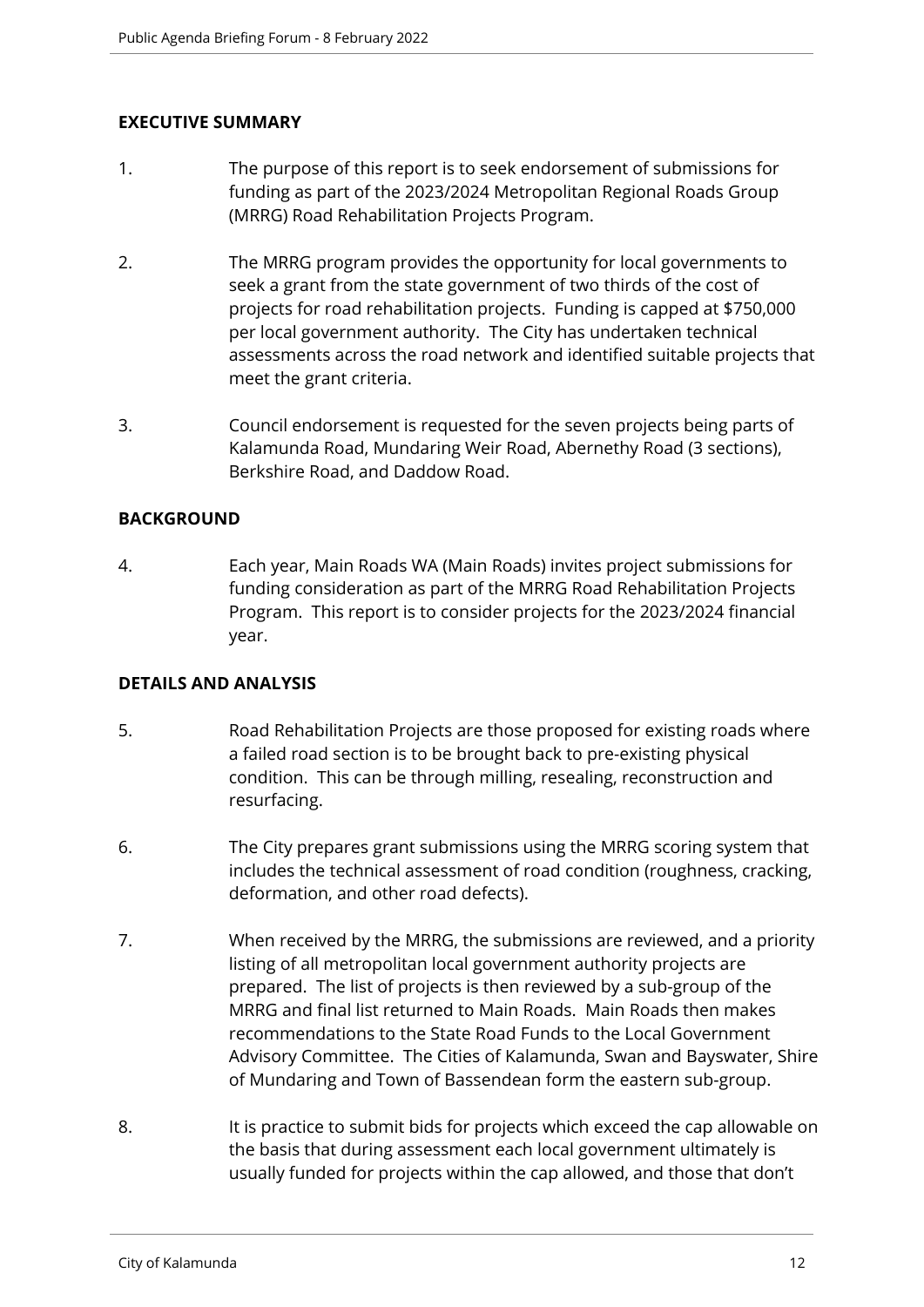receive funding are held in reserve if further funding becomes available during the relevant year.

- 9. The Minister for Transport and Planning ultimately approves the funding for the projects.
- 10. State supporting funding is currently capped at \$750,000 per local government authority. Funding for projects is on the basis of 2/3rds from the State and 1/3rd from the City. The City therefore would be required to fund \$375,000 to match the \$750,000 State funding.
- 11. The project costs allowable under the MRRG Scheme are based on 'core' design and construction costs only within the relevant funding year. It excludes City allocation of overheads beyond a fixed proportion of project costs and any design or preparatory works undertaken on projects before funding announcements made. Therefore the \$375,000 requirement for City funding for the approved projects also needs to be increased by an amount (determined at budget time) for the 'over and above' costs.
- 12. The following seven road rehabilitation projects have been prepared for submission to Main Roads, with further details in Attachment 1:
	- a) Kalamunda Road, Boonooloo Road to Faye Crescent;
	- b) Mundaring Weir Road, Railway Road to Crescent Road;
	- c) Abernethy Road, South Bound lanes just north of the Tonkin Highway On-Ramp;
	- d) Abernethy Road, North Bound slow lane just South of Hudswell Road;
	- e) Abernethy Road, North Bound median lane, just North of Grogan Road;
	- f) Berkshire Road, 100m North of Bonser Road to Ashby Close; and
	- g) Daddow Road, from City Boundary to Dundas Road.
- 13. The proposed treatments are all "mill and fill". This is where the existing surface and some pavement material is milled out using a type of grinding machine, and then new asphalt layers placed. In Attachment 1, the abbreviations used are:
	- a) PMB polymer modified bitumen, a type of bitumen with elastic properties;
	- b) DGA dense graded asphalt, an asphalt designed for high and heavy traffic loads;
	- c) SMA stone mastic asphalt, an asphalt with a higher bitumen content for flexibility; and
	- d) SLK straight line kilometre, a distance measure for roads.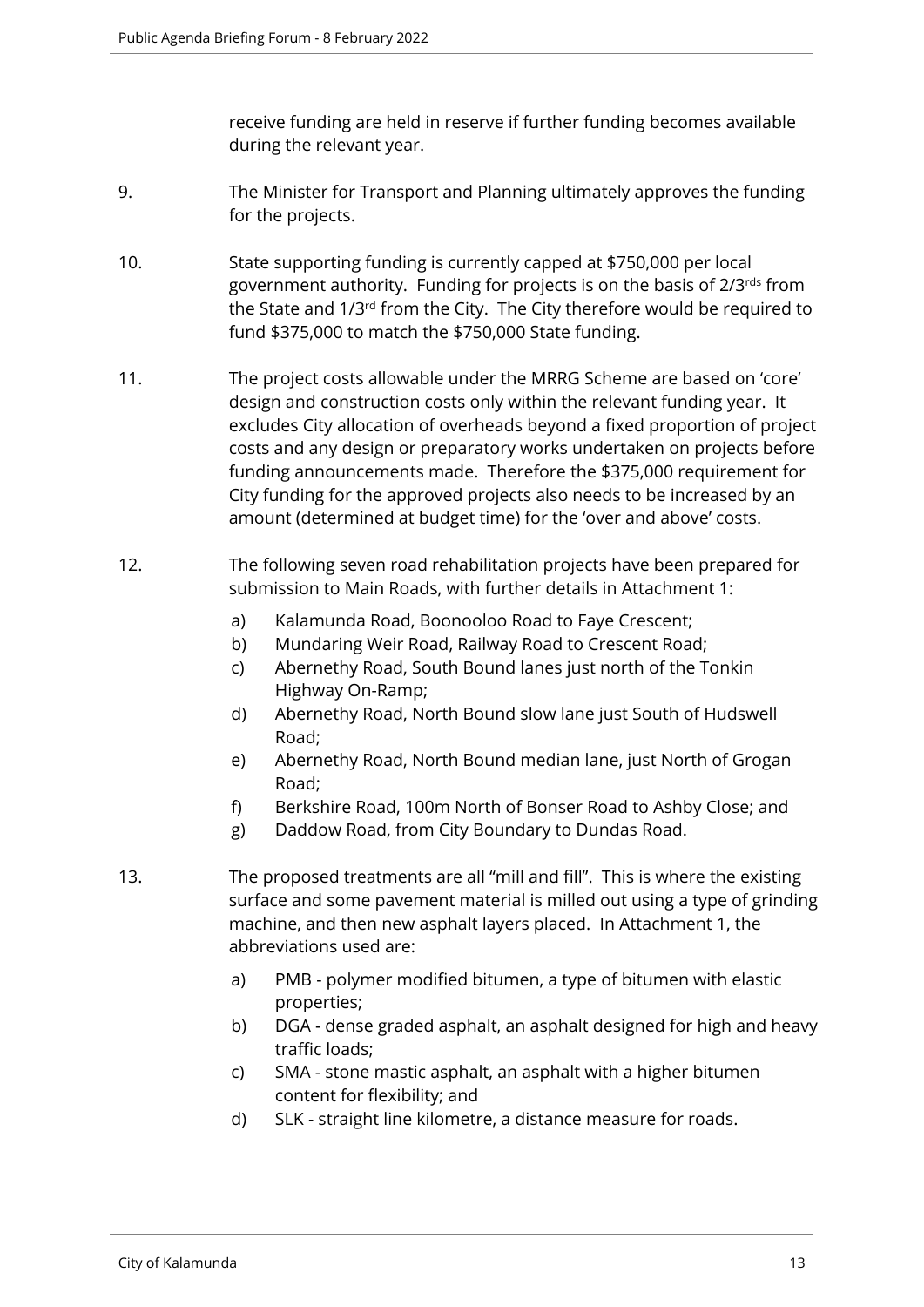- 14. Council's endorsement of these proposed projects is required to support the submissions for funding consideration. Submissions are due 22 April 2022. A submission does not bind the City to undertaking the works unless a budget is subsequently approved.
- 15. Advice on the successful projects for the 2023/2024 financial year is normally issued early in the calendar year, in this case early 2023. The City will then list the projects in the capital works program for consideration with the 2023/2024 budget.

# **APPLICABLE LAW**

16. There is no relevant legislation.

# **APPLICABLE POLICY**

17. The assessment and renewal of infrastructure assets is undertaken in accordance with Policy Service 4 – Asset Management.

# **STAKEHOLDER ENGAGEMENT**

18. Being a technical assessment of road rehabilitation needs, no public consultation is normally undertaken. Owners, residents and businesses directly affected by each project will have community engagement during each relevant project planning and execution.

# **FINANCIAL CONSIDERATIONS**

- 19. The list of Road Rehabilitation Projects for 2023/2024 outlined in Attachment 1 indicates a total estimated MRRG contribution of \$1,057,090 to undertake all projects. This exceeds the \$750,000 cap. This allows further consideration and prioritisation by MRWA to finalise an approved list of projects within the funding cap.
- 20. Should the City be successful in achieving grant funding totalling in the order of \$750,000 as part of the 2023/2024 program, then it will need to contribute in the order of \$375,000 plus 'over and above' overheads from municipal funding.
- 21. The 2023/2024 and future years of the City's Capital Works Program include the maximum grant of \$750,000 and the City's contribution of \$375,000.
- 22. This level of investment is consistent with the average annual capital spend on Roads Renewals set out in the Roads Asset Management Plan adopted by Council in October 2018.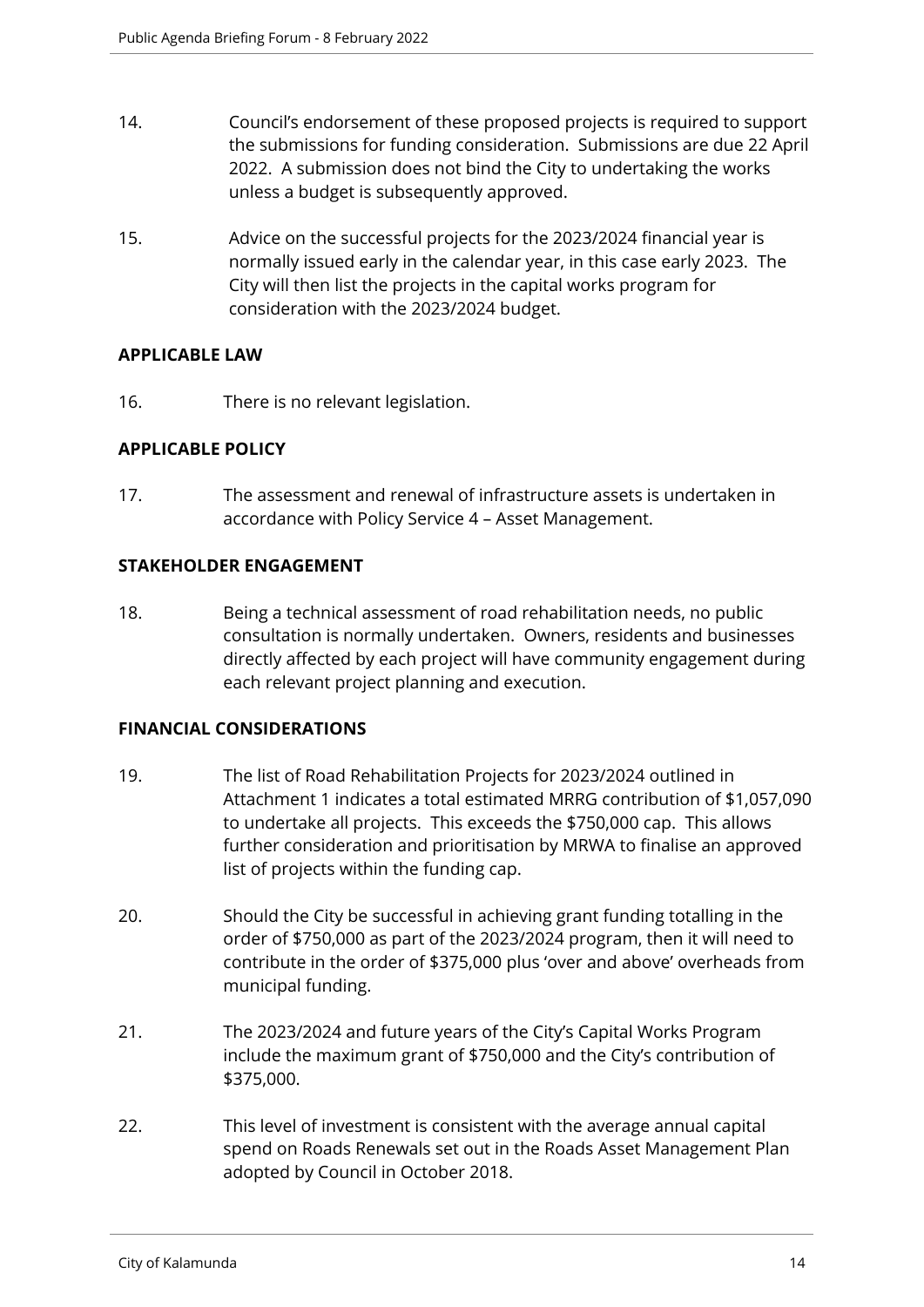## **SUSTAINABILITY**

23. There are no direct sustainability implications arising from the projects, however, milled old asphalt is commonly reused as pavement materials in other projects.

#### **RISK MANAGEMENT**

24. **Risk**: The City fails to secure grant funding leading to additional rates funding needs.

| Likelihood             | <b>Rating</b> |  |
|------------------------|---------------|--|
| Unlikely               | Medium        |  |
| <b>Action/Strategy</b> |               |  |
|                        |               |  |

The City continues to plan in a timely fashion for submissions for grant funding under the MRRG program.

25. **Risk**: The City fails to receive grant funding and is unable to rehabilitate the roads. The projects identified for the grants are reaching the end of their life and are expected to fail within a few years. This would have a significant economic impact on the community and reputational impact on the City.

| Consequence                                                              | Likelihood | <b>Rating</b> |
|--------------------------------------------------------------------------|------------|---------------|
| Major                                                                    | Possible   | High          |
| <b>Action/Strategy</b>                                                   |            |               |
| The City continues to plan in a timely fashion for submissions for grant |            |               |

# **CONCLUSION**

26. As part of an ongoing, annual process, the City has assessed seven projects for consideration with the MRRG Road Rehabilitation Project Program. The projects required specialist technical assessments of road condition such as rutting and deformation.

funding under the MRRG program.

27. The resulting projects all meet the criteria for funding and will be shortlisted by the MRRG Eastern Sub-group with formal advice ultimately received from the Minister for Transport and Planning. Council endorsement is required for the submissions, with the final list of projects to be considered as part of the 2023/2024 capital works program budget.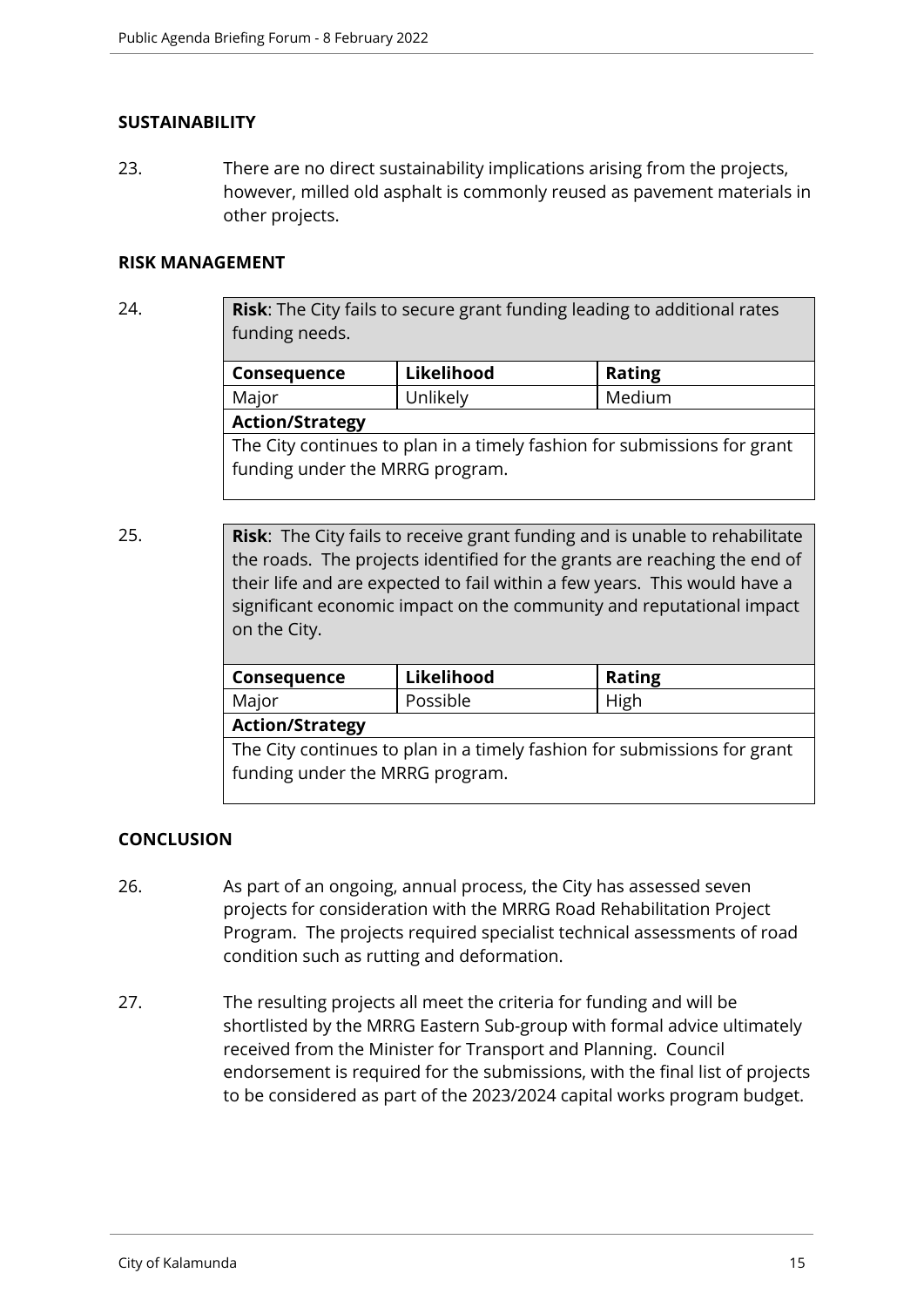# **Voting Requirements: Simple Majority**

#### **RECOMMENDATION**

That Council ENDORSE the City of Kalamunda submission of projects for the 2023/2024 Metropolitan Regional Roads Group Road Rehabilitation Projects Program, as set out in Attachment 1.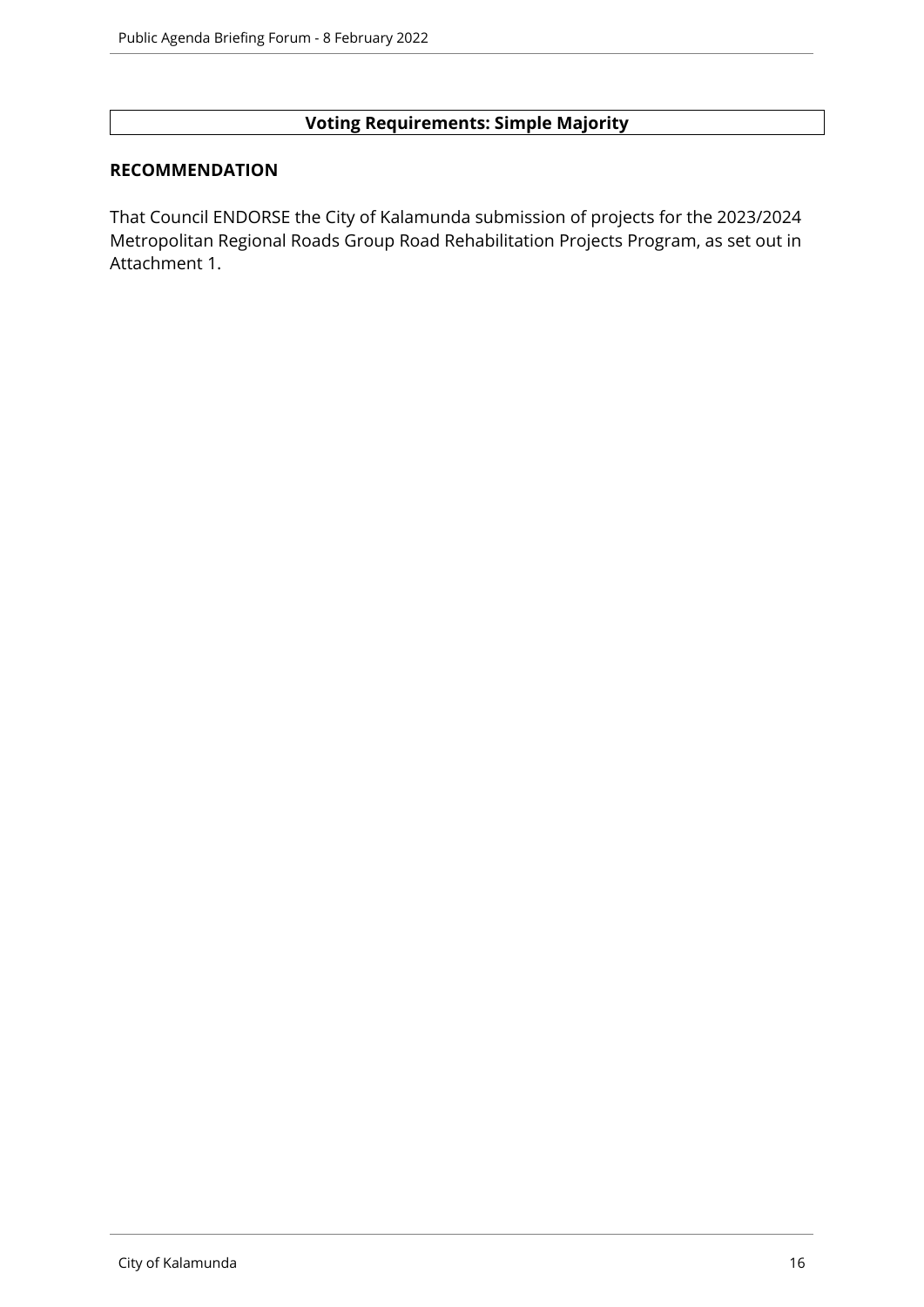# <span id="page-16-0"></span>**10.2.2. Award of RFT 2115- Provision of General Cleaning Services**

*Declaration of financial / conflict of interests to be recorded prior to dealing with each item.*

| Previous Items               | OCM 139/2016                                                                                                                                     |
|------------------------------|--------------------------------------------------------------------------------------------------------------------------------------------------|
| Directorate                  | <b>Asset Services</b>                                                                                                                            |
| <b>Business Unit</b>         | Asset Waste & Operations                                                                                                                         |
| File Reference               | AD-TEN-001                                                                                                                                       |
| Applicant                    | N/A                                                                                                                                              |
| Owner                        | N/A                                                                                                                                              |
| Attachments                  | Nil                                                                                                                                              |
| Confidential<br>Attachment 1 | Reason for Confidentiality: Local Government Act 1995<br>s5.23(c)                                                                                |
|                              | "a contract entered into, or which may be entered into, by<br>the local government which relates to a matter to be<br>discussed at the meeting." |

#### **TYPE OF REPORT**

|   | Advocacy    | When Council is advocating on behalf of the community to<br>another level of government/body/agency                                                                                                                                                                                                                                                                                                                                |
|---|-------------|------------------------------------------------------------------------------------------------------------------------------------------------------------------------------------------------------------------------------------------------------------------------------------------------------------------------------------------------------------------------------------------------------------------------------------|
| ٣ | Executive   | When Council is undertaking its substantive role of direction<br>setting and oversight (e.g., accepting tenders, adopting plans<br>and budgets                                                                                                                                                                                                                                                                                     |
|   | Information | For Council to note                                                                                                                                                                                                                                                                                                                                                                                                                |
|   | Legislative | Includes adopting Local Laws, Town Planning Schemes and<br>Policies. When Council determines a matter that directly<br>impacts a person's rights and interests where the principles of<br>natural justice apply. Examples include town planning<br>applications, building licences, other permits or licences<br>issued under other Legislation or matters that could be<br>subject to appeal to the State Administrative Tribunal |

#### **STRATEGIC PLANNING ALIGNMENT**

*Kalamunda Advancing Strategic Community Plan to 2031*

# **Priority 3: Kalamunda Develops**

**Objective 3.2** - To connect community to key centres of activity, employment and quality amenities.

*Strategy 3.2.1* - Ensure existing assets are maintained to meet community expectations.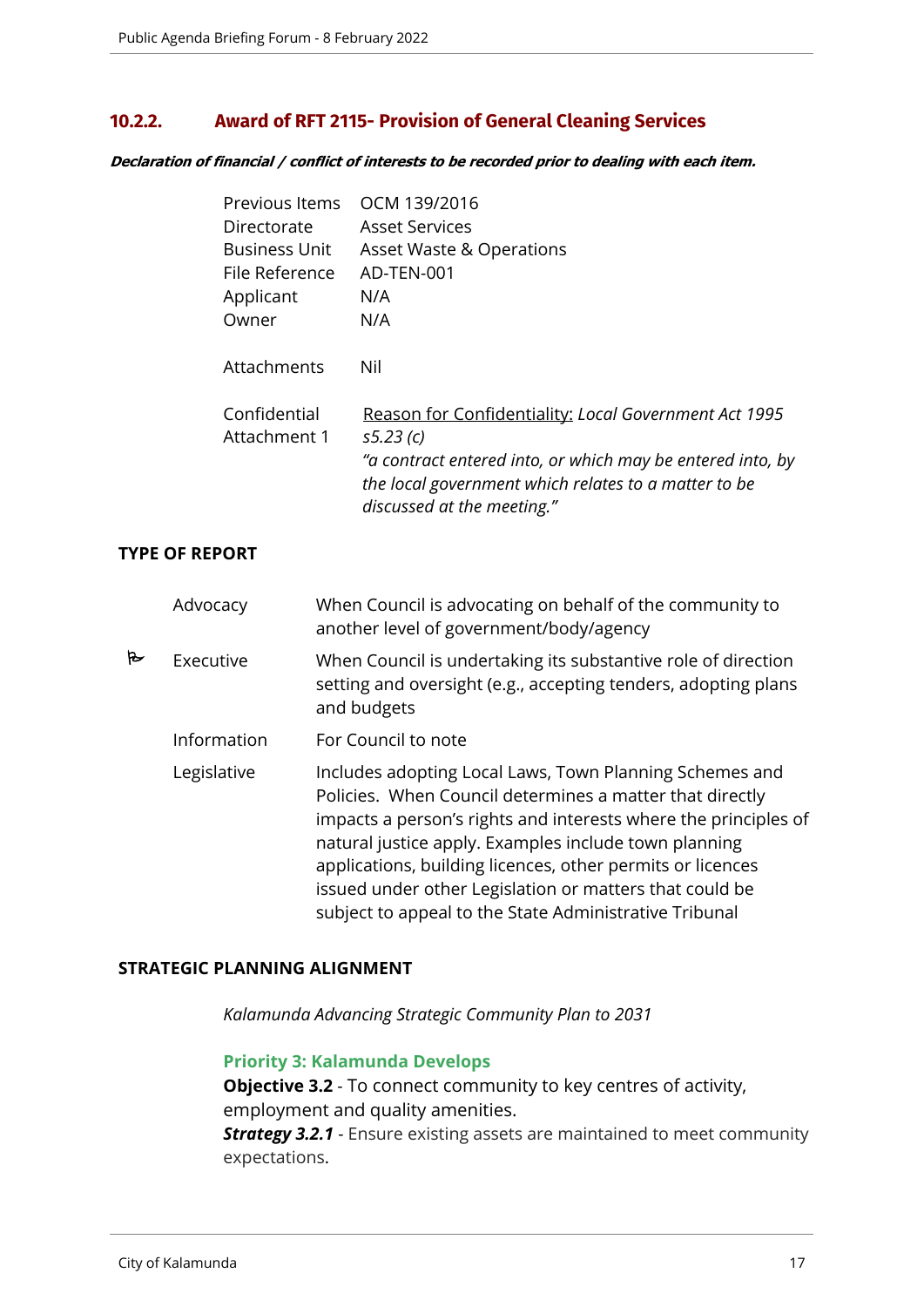# **EXECUTIVE SUMMARY**

- 1. The purpose of this report is to consider the award of RFT 2115- Provision of General Cleaning Services.
- 2. It is recommended that that the Council accepts the tender(s) from:
	- a) CSCH Pty Ltd trading as Charles Service Company, ACN 619 947 429 for the cleaning of the South Zone; and
	- b) Office Cleaning Experts Pty Ltd trading as OCE Corporate Cleaning, ACN 082 965 964, for cleaning of the Central Zone including the BBQ's throughout the City as per the schedule of rates set out in the Confidential Attachment 1 to this report.
- 3. The estimated expenditure within this contract is \$650 000 (excl. GST) per annum with an initial term of three years and two further one year extensions at the City of Kalamunda's (City) discretion.

# **BACKGROUND**

- 4. The City sought to engage a suitable Contractor or Contractors for the Provision of General Cleaning Services throughout City owned and operated facilities and assets.
- 5. The services proposed primarily consists of general day to day cleaning to Community Facilities and City occupied facilities as well as all the BBQ's in City parks and reserves.
- 6. The scale of these services are such that they are split into 2 separate contracts South & Central, in order to facilitate a broad as possible range of potential contractors.

# **DETAILS AND ANALYSIS**

7. The Request for Tender (RFT 2115) was issued through the City's E-Tendering website: www.tenderlink.com/kalamunda and by way of an advertisement in the West Australian newspaper on Saturday 16 October 2021. Receipt of Tender submissions closed at 2.00pm AWST Friday 26 November 2021.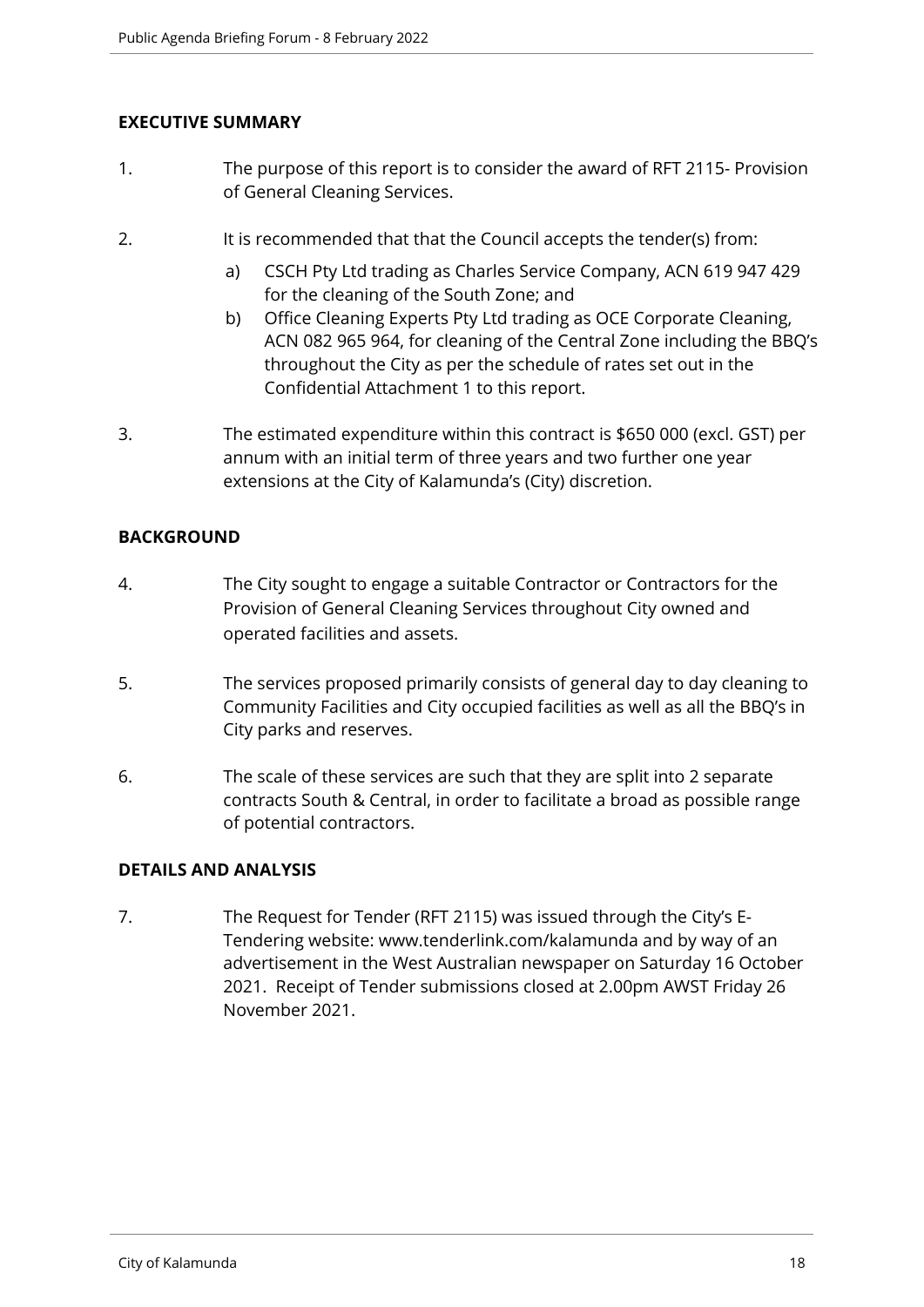- 8. Tender submissions were received from:
	- a) CSCH Pty Ltd trading as Charles Service Company
	- b) GJ & K Cleaning Services Pty Ltd
	- c) Iconic Property Services Pty Ltd
	- d) Office Cleaning Experts Pty Ltd trading as OCE Corporate Cleaning
	- e) Spick & Span Commercial Property Maintenance Pty Ltd
	- f) DMC Cleaning Corporation Pty Ltd
- 9. An Evaluation Panel was convened of suitably qualified City Officers to assess the tenders received.
- 10. Tenders were assessed in a staged process of firstly checking for compliance to matters set out in the tender invitation. Compliant tenders were then assessed against qualitative criteria (again, these were set out in the tender invitation).
- 11. The Qualitative Criteria and weighting were determined as follows:

| <b>Qualitative Criteria</b>       | Weighting |
|-----------------------------------|-----------|
| Relevant Experience               | 20%       |
| Key Personnel Skills & Experience | 25%       |
| <b>Tenderer's Resources</b>       | 20%       |
| Demonstrated Understanding        | 30%       |
| <b>Local Benefits</b>             | 5%        |

12. All tender submissions met the compliance criteria and then were assessed against the qualitative criteria.

> The Tender Assessment Panel determined that a Qualitative Pass Mark (QPM) of 60% would be set for the tender of this nature.

- 13. Of the six tender submissions only four met the required QPM of 60% or above and progressed to the next stage. These tenderers were, CSCH Pty Ltd trading as Charles Service Company, Office Cleaning Experts trading as OCE Corporate Cleaning, Spick and Span Commercial Property Maintenance Pty Ltd and Iconic Property Services Pty Ltd.
- 14. A price assessment was then undertaken to determine the best value for money outcome for the City.
- 15. The Tender Evaluation Report is provided as Confidential Attachment 1 to this report.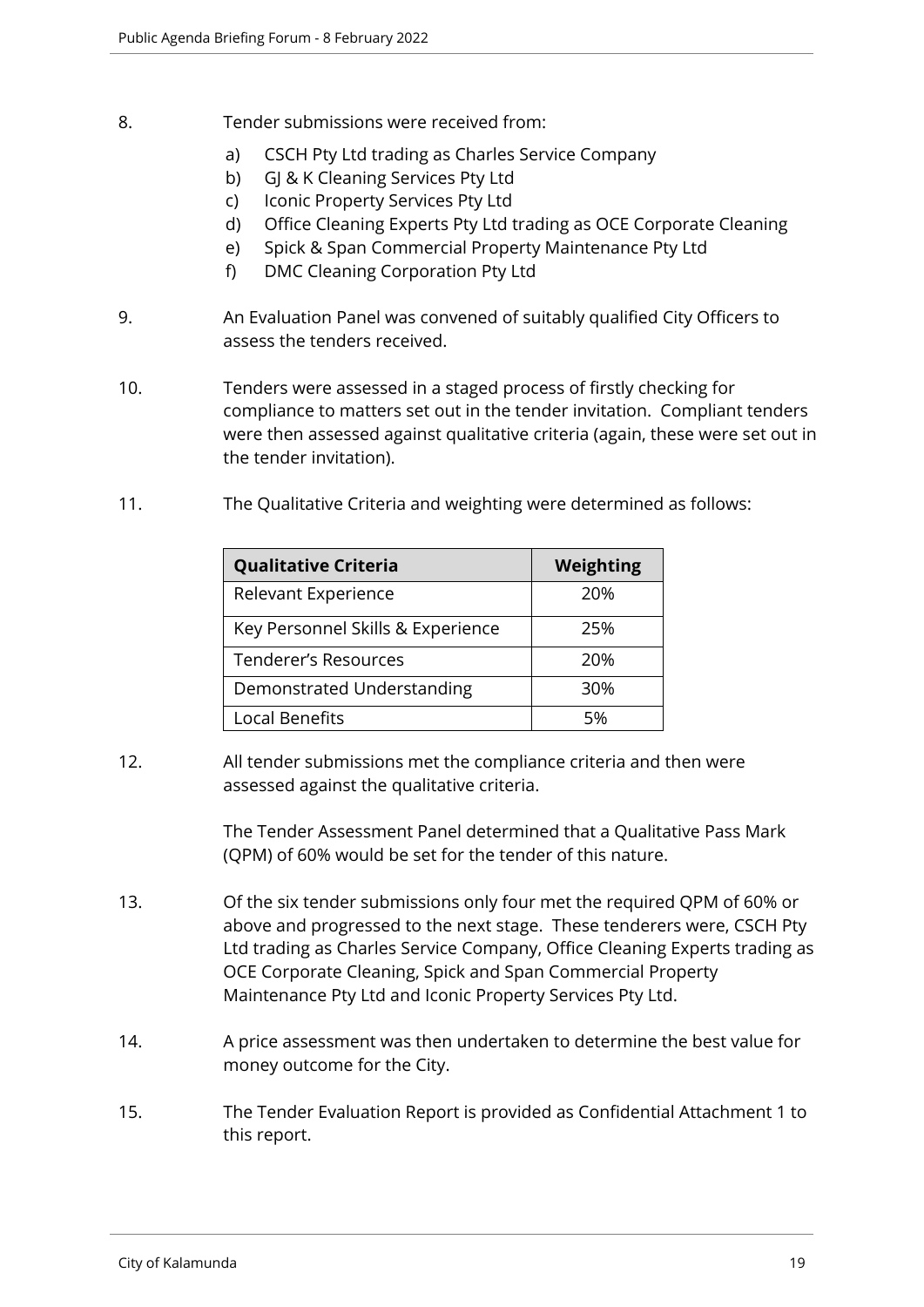- 16. The recommended tenderers submissions best satisfied the City's requirements by:
	- a) meeting or exceeding the qualitative assessment benchmark;
	- b) proven capacity and capability to provide general cleaning services throughout the City;
	- c) have the skills and experience to carry out all general cleaning services requested in this contract;
	- d) Available 24/7 for emergency works; and
	- e) providing the best value for money outcome.
- 17. Of the four qualifying and compliant qualitative tender responses, CSCH Pty Ltd trading as Charles Service Company and Office Cleaning Experts trading as OCE Corporate Cleaning provided the lowest total value for the required services.
- 18. The Evaluation Panel recommends the City separate the Central and South Zone for ensuring best value for money and best possible coverage through the City, especially in the current environment.

Recommendation as follows:

- a) that the contract for RFT 2115- Provision of General Cleaning Services be awarded to CSCH Pty Ltd trading as Charles Service Company for the cleaning to all facilities within the South Zone; and
- b) Office Cleaning Experts Pty Ltd trading as OCE Corporate Cleaning for the cleaning of all facilities and BBQ's within the Central area as set out in Confidential Attachment 1.

# **APPLICABLE LAW**

19. Section 3.57 of *Local Government Act 1995*. Part 4 of the *Local Government (Functions and General) Regulations 1996.*

# **APPLICABLE POLICY**

20. Policy C-PP01 – Purchasing has been followed and complied with.

# **FINANCIAL CONSIDERATIONS**

21. The use of cleaning services under this contract will form part of approved annual budgets in Building Maintenance.

# **SUSTAINABILITY**

22. Clause 2.20 of the tender request states all consumables must be environmentally friendly, child safe and economical cleaning products for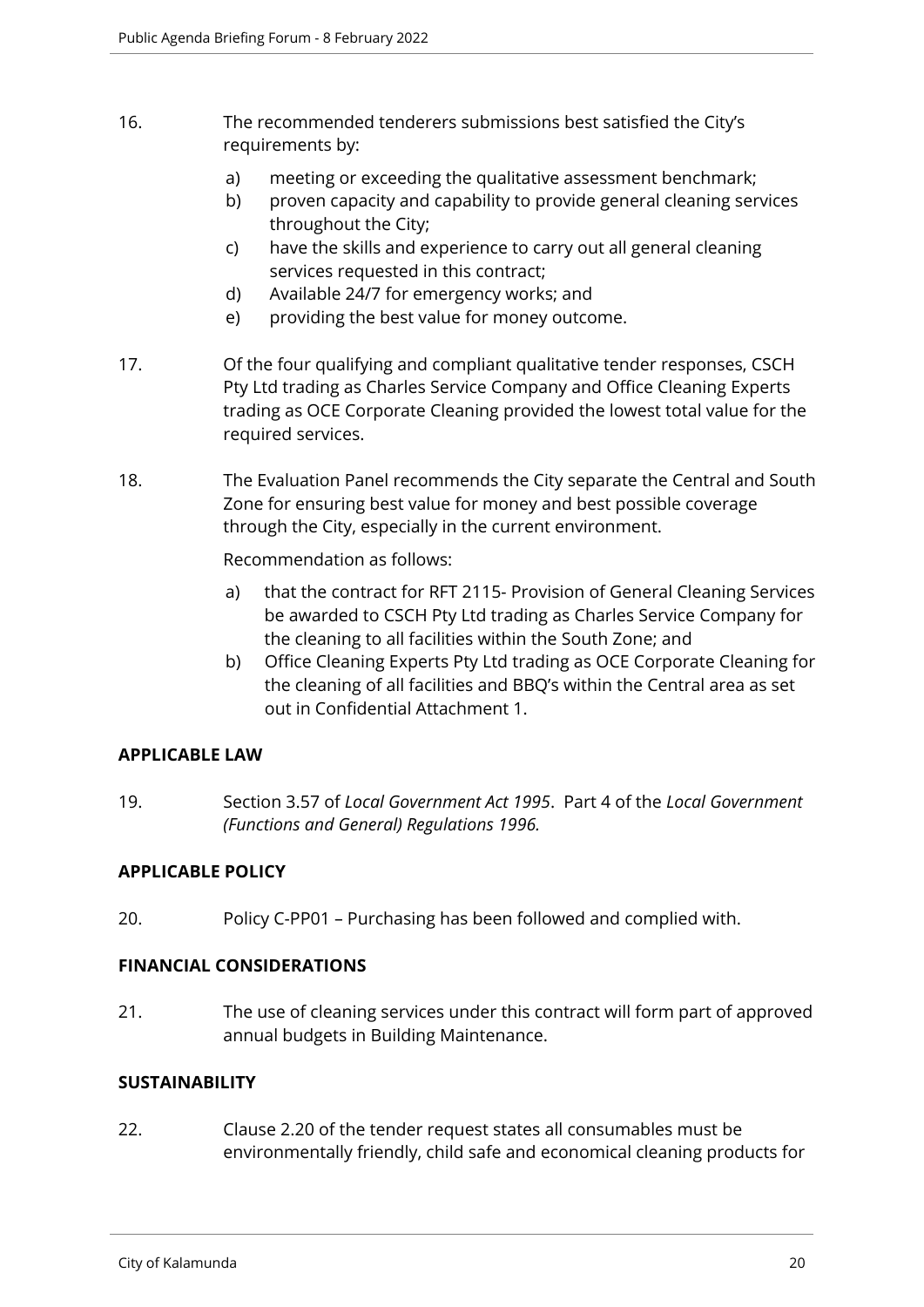the cleaning of premises so that activities are manage in a way to avoid or minimise the potential for air, water, and soil pollution.

23. Clause 4.4 (4.4.1 to 4.4.4), of the tender request states that the awarded contractor(s) will comply with all statutes, regulations and by-laws relating to the protection of the environment.

# **RISK MANAGEMENT**

24. **Risk**: The Contractor(s) fails to provide skilled and experienced personnel to complete scope of works as set out in this request (in terms of time and quality) leading an increased safety risk to the public, City staff and pest infestations through public and staffed facilities.

| <b>Consequence</b>     | Likelihood | <b>Rating</b> |
|------------------------|------------|---------------|
| Significant            | Possible   | High          |
| <b>Action/Strategy</b> |            |               |

- a) Ensure that City's expectations and the scope of works are clearly communicated at the start up meeting.
- b) Ensure regular inspections are done to ensure Contractor(s) KPI's are met.
- c) Address any issues immediately.

25. **Risk**: The City fails to implement a cleaning contract will lead to unsanitary facilities and working conditions. Can also damage the City's reputation as our facilities will not comply or present in an appropriate or acceptable standard. Failing to provide a clean and safe working space for staff will also lead OHS issues, especially in the current (COVID) environment.

| <b>Consequence</b>     | Likelihood | <b>Rating</b> |
|------------------------|------------|---------------|
| Significant            | Likely     | Extreme       |
| <b>Action/Strategy</b> |            |               |

- a) The recommendation is that the City engages suitable contractors to provide this service.
- b) It is not recommended that the City undertakes these works in house as it would not be cost efficient.

# **CONCLUSION**

26. The delivery of Tender RFT 2115 - Provision of General Cleaning Services will allow the City to carry out regular/ day to day cleaning, any additional or specials cleaning the City may require as well as periodical cleaning that may be required by various departments throughout the City. The City is satisfied that the recommended tenderers have the capability, capacity, along with experienced staff and resources available to provide the City with the required general cleaning services.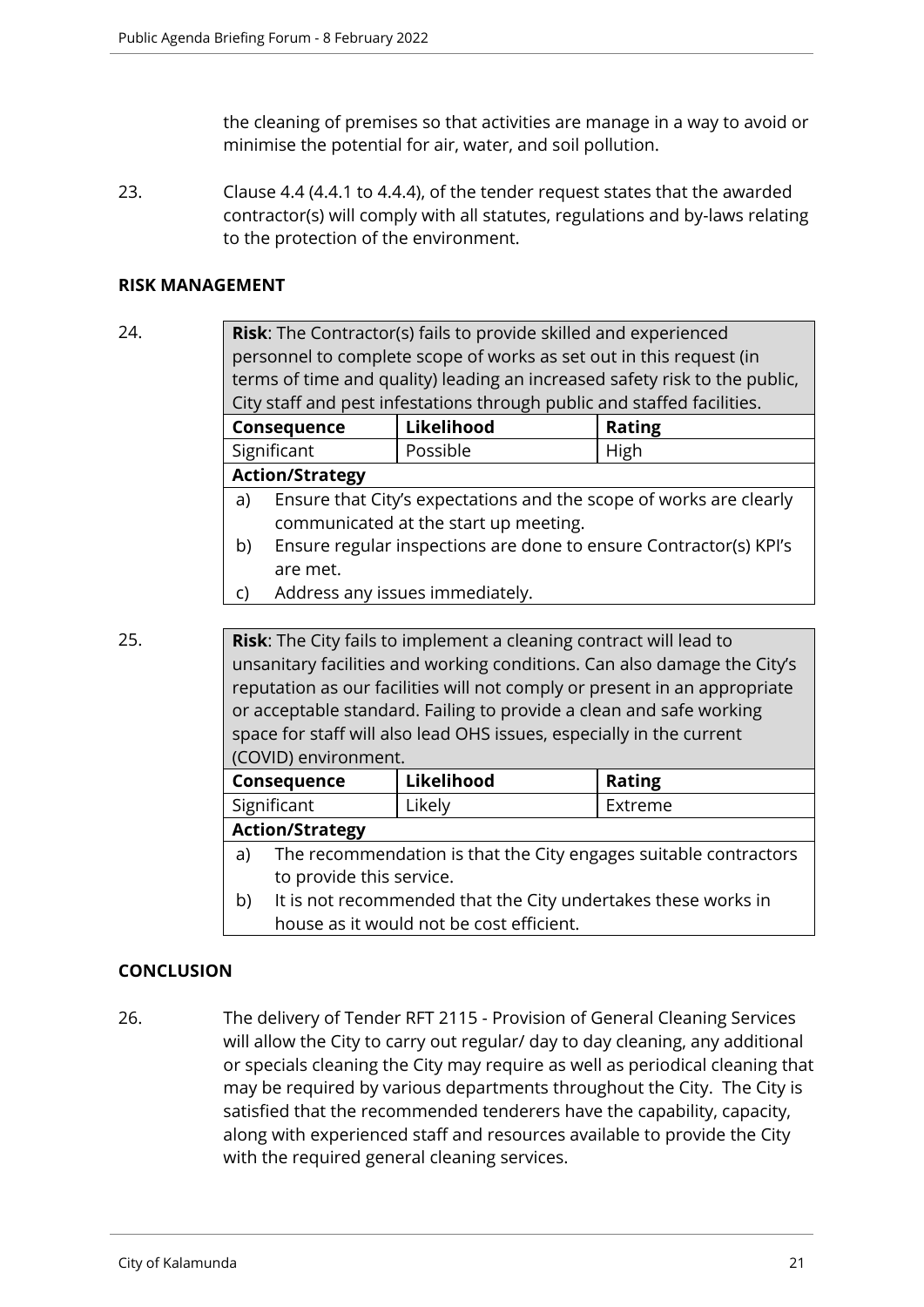# **Voting Requirements: Simple Majority**

# **RECOMMENDATION**

That Council ACCEPT the tender RFT 2115 - Provision of General Cleaning Services to provide general cleaning services, periodical cleaning and any other cleaning requirements as directed by the City of Kalamunda from CSCH Pty Ltd trading as Charles Services Company ACN 619 947 429 for cleaning of the South Zone, and Office Cleaning Experts Pty Ltd trading as OCE Corporate Cleaning ACN 082 965 964 for the cleaning of the Central zone including all the BBQ's throughout the City as set out in Confidential Attachment 1,for the initial three-year contract with two further one-year extensions at the sole discretion of the City of Kalamunda.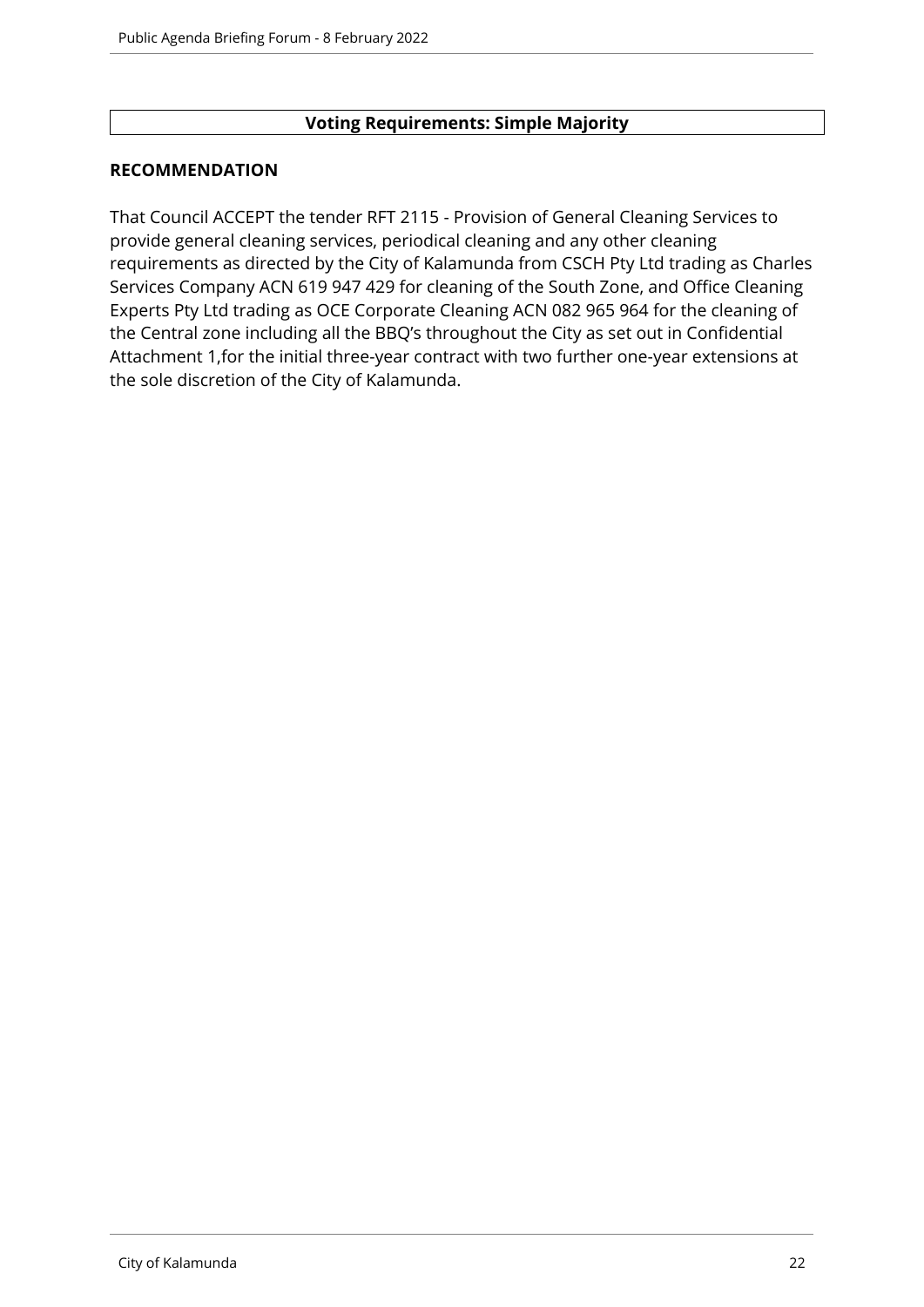#### <span id="page-22-0"></span>**10.3. Corporate Services Reports**

#### <span id="page-22-1"></span>**10.4. Office of the CEO Reports**

# <span id="page-22-2"></span>**10.4.1. Request for Naming of Park - Mr Noel Morich**

*Declaration of financial / conflict of interests to be recorded prior to dealing with each item.*

|                    | Previous<br>Items                                     |                                                                                                                                             |                                      |                                                                                                                                                                                                                                                 |
|--------------------|-------------------------------------------------------|---------------------------------------------------------------------------------------------------------------------------------------------|--------------------------------------|-------------------------------------------------------------------------------------------------------------------------------------------------------------------------------------------------------------------------------------------------|
|                    | Directorate<br><b>Business Unit</b><br>File Reference |                                                                                                                                             | Office of the CEO<br>Customer and PR |                                                                                                                                                                                                                                                 |
|                    |                                                       |                                                                                                                                             |                                      |                                                                                                                                                                                                                                                 |
| Applicant<br>Owner |                                                       | City of Kalamunda                                                                                                                           |                                      |                                                                                                                                                                                                                                                 |
|                    | Attachments                                           |                                                                                                                                             | 1.<br>2.<br>3.<br>4.                 | SE O 18157 P 0421111815250 [10.4.1.1 - 1 page]<br>bush tucker [10.4.1.2 - 1 page]<br>bush tucker 2 [10.4.1.3 - 1 page]<br>Further detail on the Life of Noel Morich [10.4.1.4 -<br>6 pages]                                                     |
| <b>F REPORT</b>    |                                                       |                                                                                                                                             |                                      |                                                                                                                                                                                                                                                 |
| Advocacy           |                                                       |                                                                                                                                             |                                      | When Council is advocating on behalf of the community to<br>another level of government/body/agency                                                                                                                                             |
| Executive          |                                                       | When Council is undertaking its substantive role of direction<br>setting and oversight (eg accepting tenders, adopting plans<br>and budgets |                                      |                                                                                                                                                                                                                                                 |
| Information        |                                                       |                                                                                                                                             |                                      | For Council to note                                                                                                                                                                                                                             |
| Legislative        |                                                       |                                                                                                                                             |                                      | Includes adopting Local Laws, Town Planning Schemes and<br>Policies. When Council determines a matter that directly<br>impacts a person's rights and interests where the principles of<br>natural justice apply. Examples include town planning |

# **STRATEGIC PLANNING ALIGNMENT**

*Kalamunda Advancing Strategic Community Plan to 2031*

#### **Priority 1: Kalamunda Cares and Interacts**

**Objective 1.1** - To be a community that advocates, facilities and provides quality lifestyles choices.

applications, building licences, other permits or licences issued under other Legislation or matters that could be subject to appeal to the State Administrative Tribunal

**TYPE OF**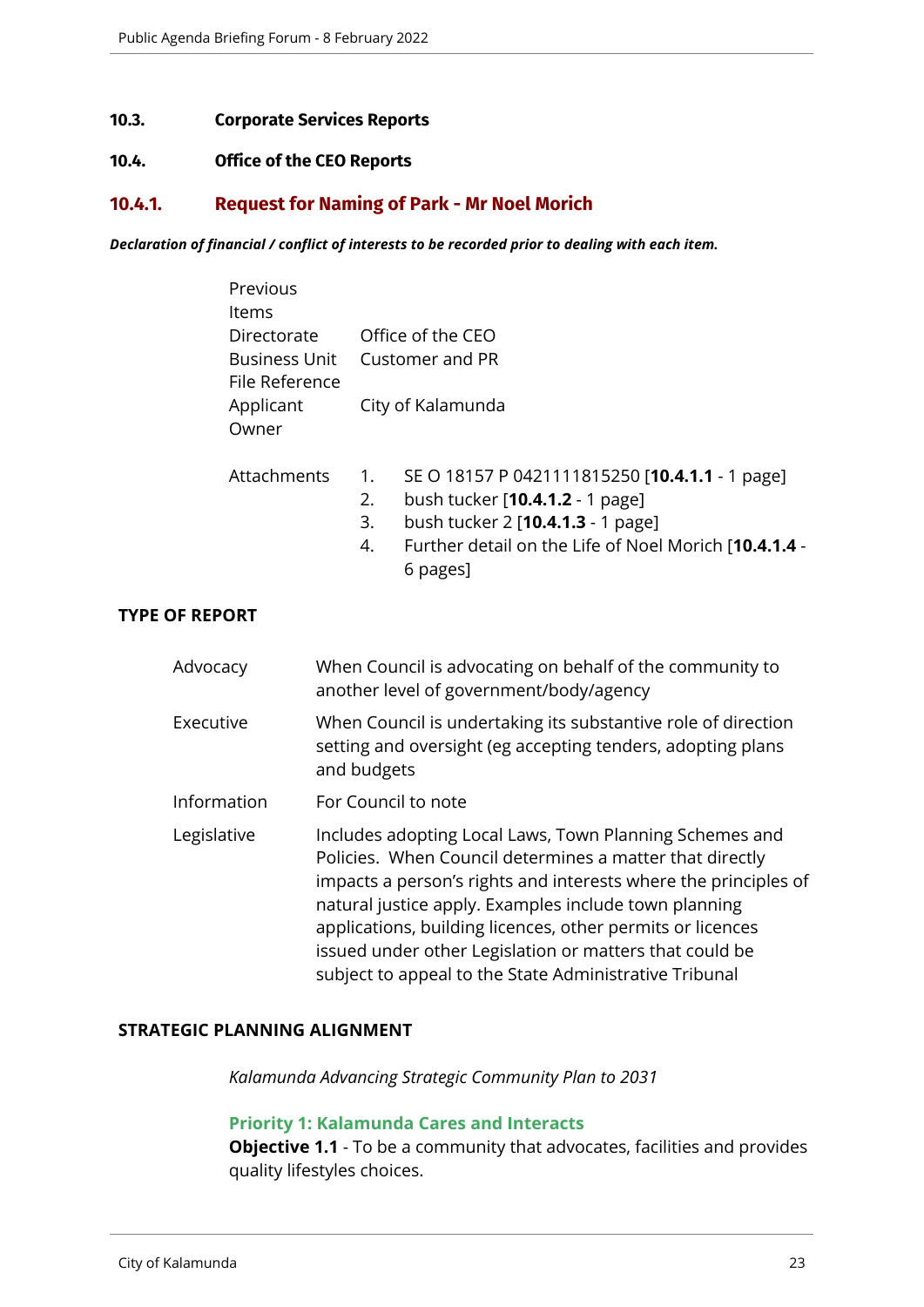*Strategy 1.1.2* - Empower, support and engage all of the community.

#### **Priority 1: Kalamunda Cares and Interacts**

**Objective 1.3** - To support the active participation of local communities. *Strategy 1.3.1* - Support local communities to connect, grow and shape the future of Kalamunda.

# **Priority 4: Kalamunda Leads**

**Objective 4.1** - To provide leadership through transparent governance. *Strategy 4.1.1* - Provide good governance.

# **Priority 4: Kalamunda Leads**

**Objective 4.2** - To proactively engage and partner for the benefit of community. *Strategy 4.2.1* - Actively engage with the community in innovative ways.

# **EXECUTIVE SUMMARY**

- 1. The purpose of this report is for council to consider a request for the naming of a Park after a well-respected member of the City of Kalamunda (City) community.
- 2. The family of the late Noel Morich who was a respected Aboriginal Elder has submitted the request for a portion of land in the Hales Estate, Forrestfield to be named after him.
- 3. The report recommends endorsement of the naming for the purpose of public advertising.

# **BACKGROUND**

- 4. Council recently adopted a Policy Governance 19 Naming of Parks, Reserves, Streets and Infrastructure, to assist in considering such requests.
- 5. The City received the request from the family of the Late Mr Noel Morich to name a Park after Noel.

# **DETAILS AND ANALYSIS**

6. Mr Bernard (Noel) Morich was born on 30 January 1944 and moved to Forrestfield in 1979. He passed away in 2016 at the age of 72. His wife still resides at the family home.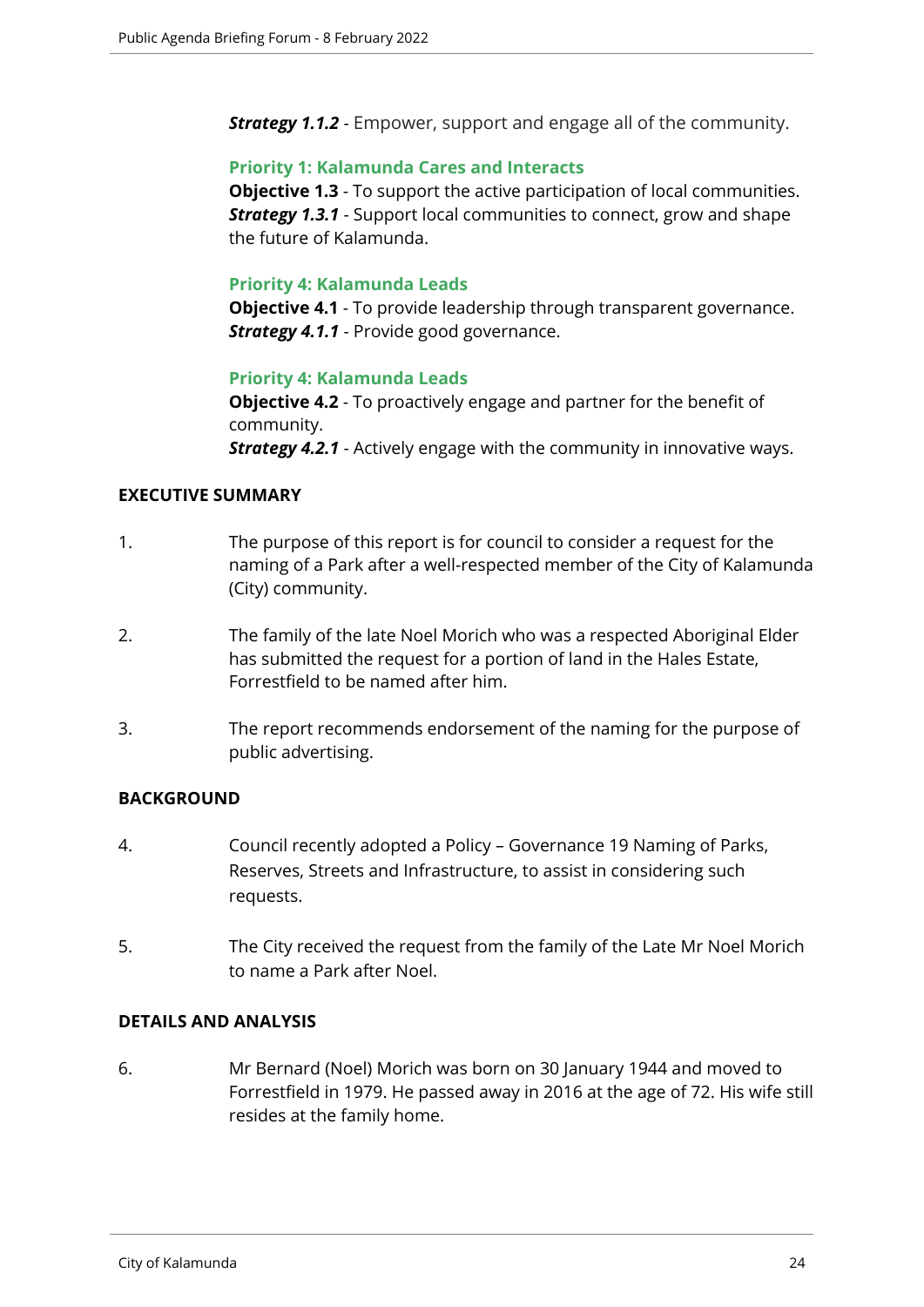- 7. Noel was employed at the Education Department, he worked as the sole Aboriginal Liaison Officer in the Perth Metropolitan Area, including schools in the district.
- 8. In this work he played a vital role in teaching culture and supporting Aboriginal Students attending schools throughout Perth.
- 9. In his later years he was involved in many Welcome to Country's, Heritage work and was a part of the Whadjuk Working Party from the early 2000's. This group undertook significant work with the City as a part of the development undertaken at the Hartfield Park Maamba site
- 10. The family has requested the site bordered by Koda Mews and Crimson Boulevard in Forrestfield be named Noel Morich Reserve.
- 11. The Reserve (53723) is officially unnamed with Landgate having been newly created as a part of the Hales Estate.
- 12. It is currently referred to, based on the road it is on, as 'Koda Mews reserve' however this is not an official name.
- 13. The name must adhere to the requirements of Policies and Standards for Geographical Standards for Geographical Naming in Western Australia.
- 14.



15. Mr Morich is considered a figure of local historical note and the City supports the naming of the site in recognition of the significant work he has undertaken in teaching Aboriginal history, heritage and culture in the district for close to 40 years. Additional information is provided in Attachments 2 – 4.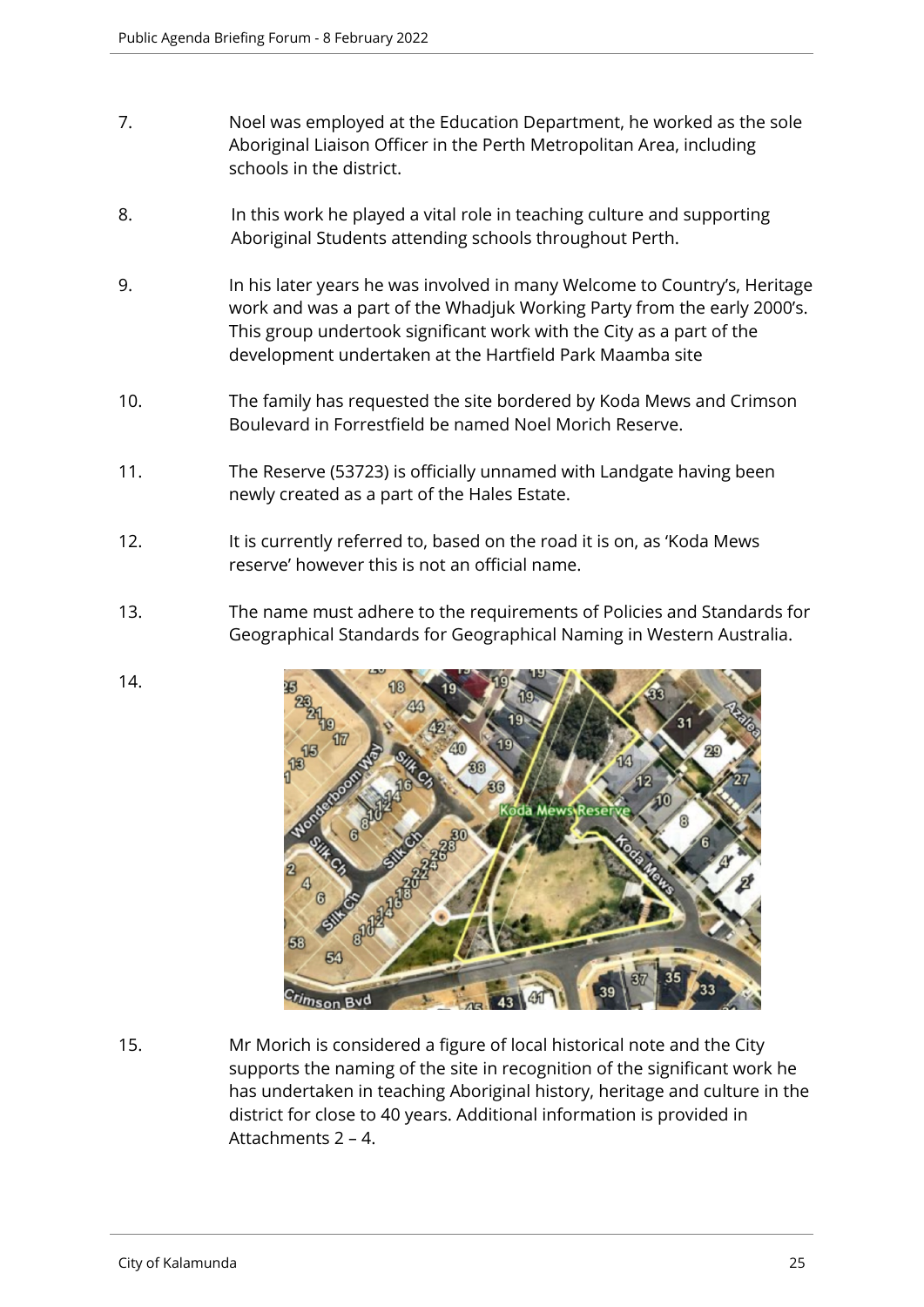16. The request has been assessed in accordance with Council Policy Governance 19: Naming of Parks, Reserves, Streets and Infrastructure.

# **APPLICABLE LAW**

- 17. *Local Government Act 1995.*
- 18. Section 26 and 26A of the *Land Administration Act 1997*.

## **APPLICABLE POLICY**

- 19. Governance 19 Naming of Parks, Reserves, Streets and Infrastructure.
- 20. City of Kalamunda Reconciliation Action Plan

# **STAKEHOLDER ENGAGEMENT**

- 21. The family of Mr Morich are supportive of the naming request.
- 22. The City has also received a letter of support (Attachment 1) from the Hon Ken Wyatt MP who worked with Mr Morich in his career at the Department of Education.
- 23. The City would be required to engage with the community by undertaking public consultation, supported by advertising across a range of mediums.
- 24. Community support for the name would be required for Landgate to give consideration to the proposal.

#### **FINANCIAL CONSIDERATIONS**

25. Public advertising will cost \$300.

# **SUSTAINABILITY**

26. Nil.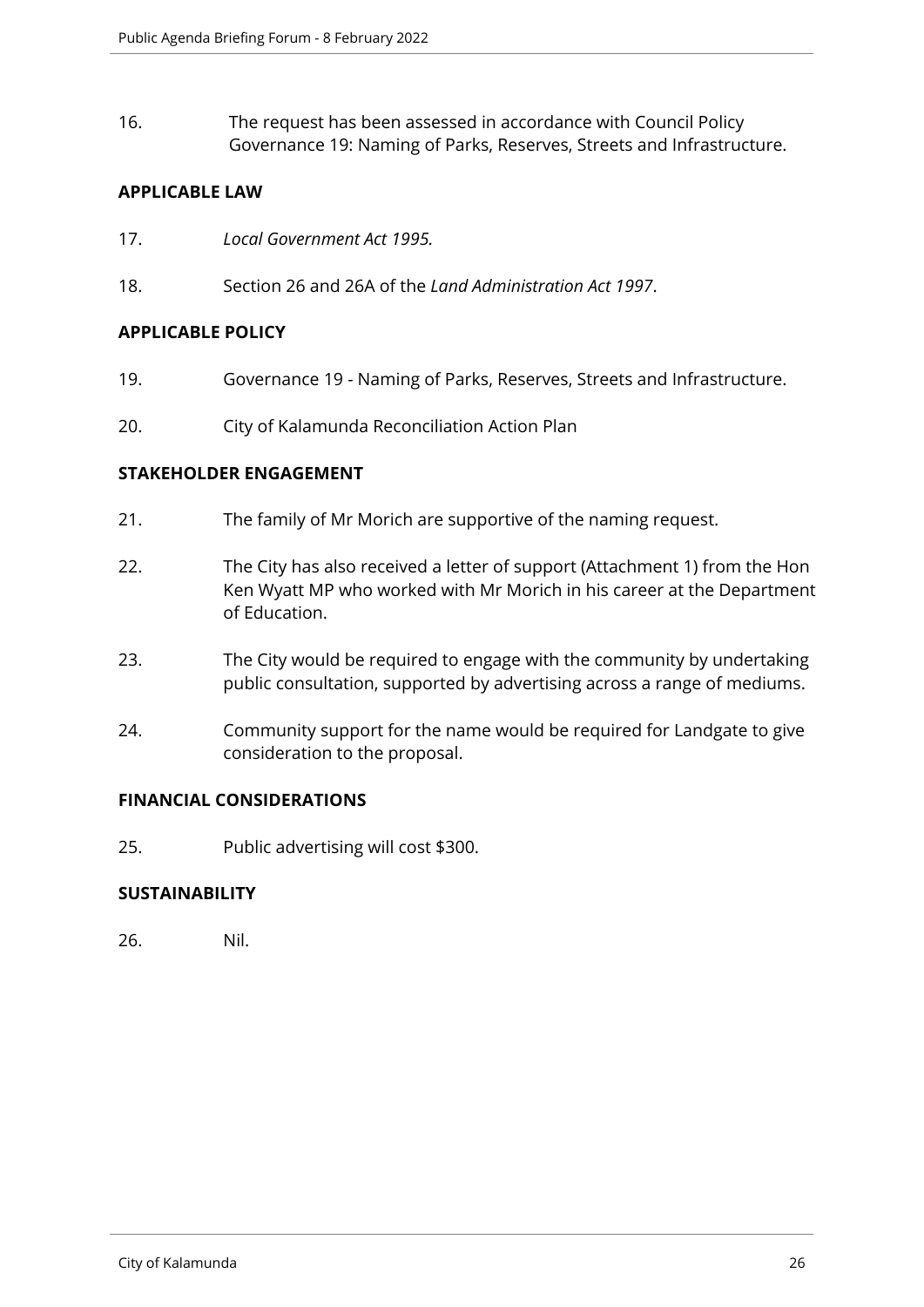# **RISK MANAGEMENT**

27. **Risk:** Community may not agree with the n

| Consequence            | Likelihood | <b>Rating</b> |  |
|------------------------|------------|---------------|--|
| Moderate               | Unlikely   | Low           |  |
| <b>Action/Strategy</b> |            |               |  |

#### **CONCLUSION**

- 28. Mr Morich dedicated close to 40 years to the district, teaching culture and history and has made a significant contribution to the region.
- 29. There is substantial evidence of works undertaken by Mr Morich for the benefit of the community.

# **Voting Requirements: Simple Majority**

# **RECOMMENDATION**

That Council ENDORSE the naming of "Noel Morich Park", at Reserve 53723, the site bounded by Koda Mews and Crimson Boulevard in Forrestfield for the purposes of public advertising and report to Council on the outcome.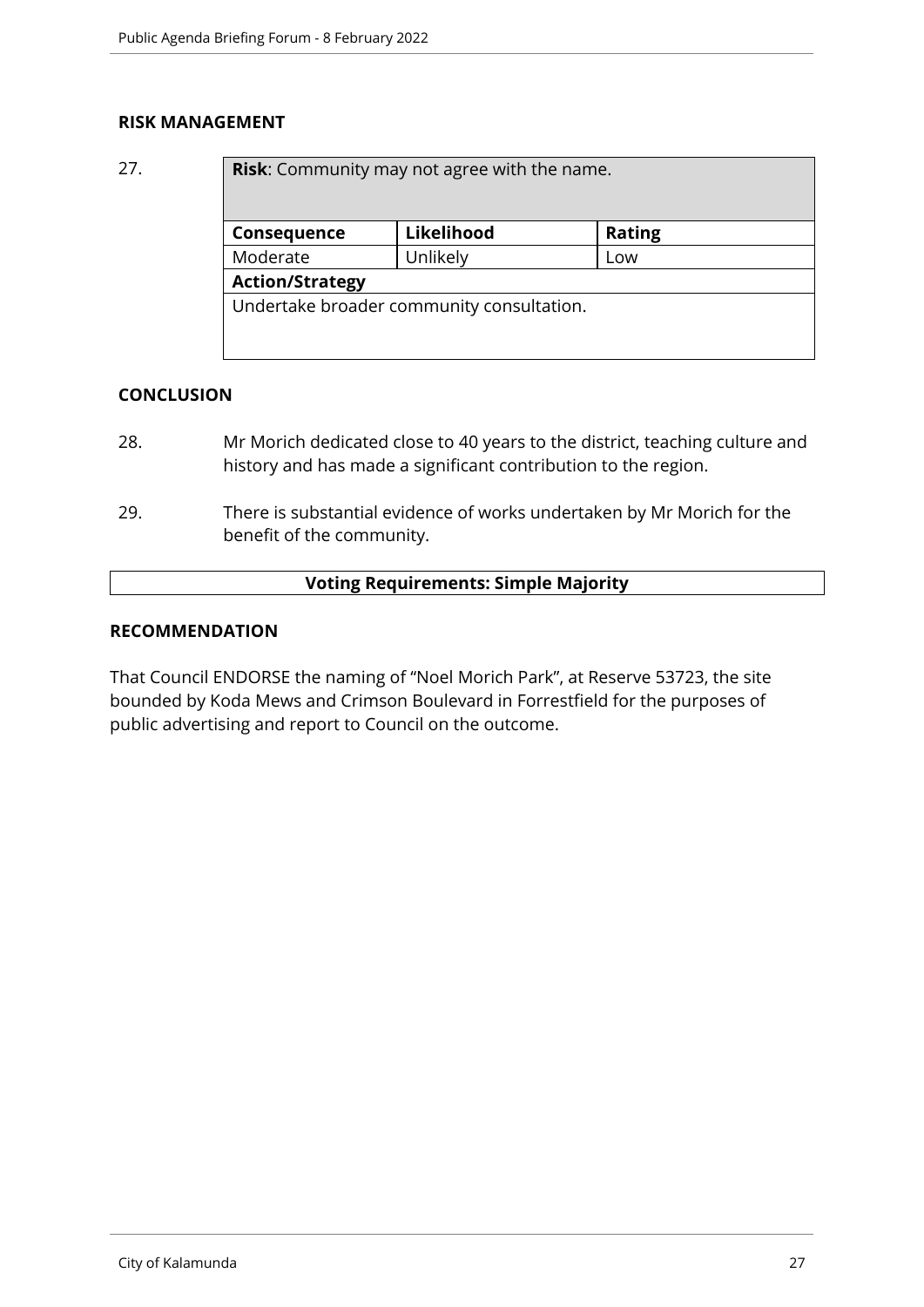# <span id="page-27-0"></span>**10.4.2. Kalamunda Agricultural Society MOU**

*Declaration of financial / conflict of interests to be recorded prior to dealing with each item.*

| Previous           |                                           |
|--------------------|-------------------------------------------|
| <b>Items</b>       |                                           |
| Directorate        | Office of the CEO                         |
| File Reference     | Business Unit Customer and PR             |
| Applicant<br>Owner | Kalamunda & District Agricultural Society |

# Attachments 1. Kalamunda Show MOU 22 [**10.4.2.1** - 20 pages]

# **TYPE OF REPORT**

|   | Advocacy    | When Council is advocating on behalf of the community to<br>another level of government/body/agency                                                                                                                                                                                                                                                                                                                                |
|---|-------------|------------------------------------------------------------------------------------------------------------------------------------------------------------------------------------------------------------------------------------------------------------------------------------------------------------------------------------------------------------------------------------------------------------------------------------|
| Ъ | Executive   | When Council is undertaking its substantive role of direction<br>setting and oversight (eg accepting tenders, adopting plans<br>and budgets                                                                                                                                                                                                                                                                                        |
|   | Information | For Council to note                                                                                                                                                                                                                                                                                                                                                                                                                |
|   | Legislative | Includes adopting Local Laws, Town Planning Schemes and<br>Policies. When Council determines a matter that directly<br>impacts a person's rights and interests where the principles of<br>natural justice apply. Examples include town planning<br>applications, building licences, other permits or licences<br>issued under other Legislation or matters that could be<br>subject to appeal to the State Administrative Tribunal |

# **STRATEGIC PLANNING ALIGNMENT**

*Kalamunda Advancing Strategic Community Plan to 2031*

#### **Priority 1: Kalamunda Cares and Interacts**

**Objective 1.1** - To be a community that advocates, facilities and provides quality lifestyles choices.

*Strategy 1.1.2* - Empower, support and engage all of the community.

# **Priority 1: Kalamunda Cares and Interacts**

**Objective 1.2** - To provide a safe and healthy environment for community to enjoy.

**Strategy** - 1.2.3 Provide high quality and accessible recreational and social spaces and facilities.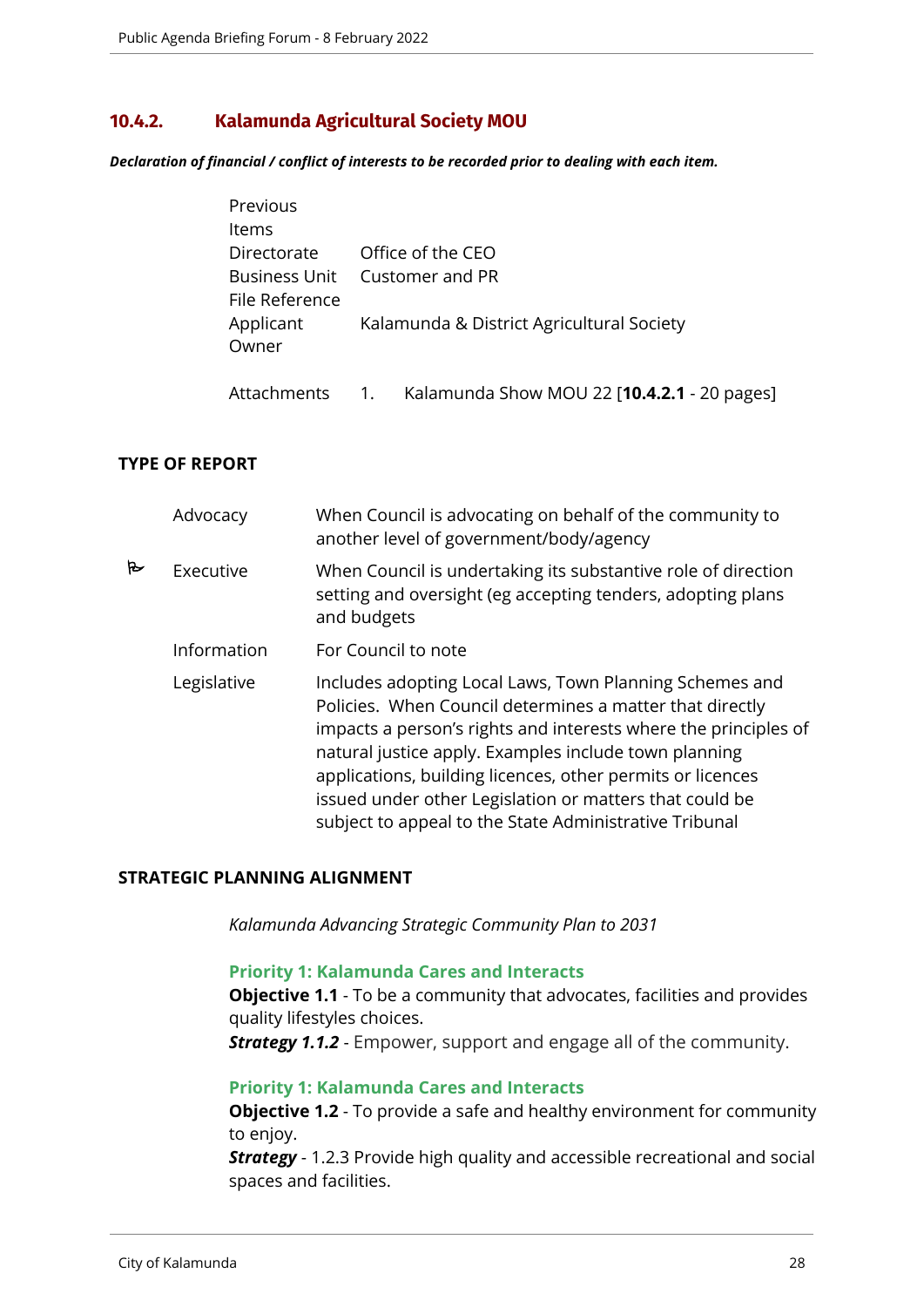**Strategy 1.2.2** - Advocate and promote healthy lifestyle choices by encouraging the community to become more active citizens. *Strategy - 1.2.1* Facilitate a safe community environment.

#### **Priority 1: Kalamunda Cares and Interacts**

**Objective 1.3** - To support the active participation of local communities. *Strategy 1.3.1* - Support local communities to connect, grow and shape the future of Kalamunda.

*Strategy 1.3.2* - Encourage and promote the active participation in social and cultural events in the City of Kalamunda.

# **Priority 4: Kalamunda Leads**

**Objective 4.2** - To proactively engage and partner for the benefit of community.

*Strategy 4.2.1* - Actively engage with the community in innovative ways. *Strategy 4.2.2* - Increase advocacy activities and develop partnerships to support growth and reputation.

# **EXECUTIVE SUMMARY**

- 1. The purpose of this report is for Council to consider a draft Memorandum of Understanding (MOU) with the Kalamunda and Districts Agricultural Society (KDAS).
- 2. The City of Kalamunda (City) has been a long-time supporter of the KDAS in its delivery of the annual Kalamunda Agricultural Show at Kostera Oval.
- 3. The recommendation is to approve the Memorandum of Understanding.

# **BACKGROUND**

- 4. Originally the Agricultural Society owned the Agricultural Hall and the Grounds (now Kostera Oval).
- 5. In 1922 the Agricultural Society found they could not finance the upkeep of the Hall and grounds and the decision was made to hand the Hall and grounds to the Darling Range Road Board.
- 6. In 1961 the current name 'Kalamunda and Districts Agricultural Society' became the permanent name of the KAS, who operate both the Kalamunda Show and the Spring Flower Show.
- 7. The Show is now entirely organised by the KDAS. In recent years, the Show has shown a resurgence amongst the community with strong attendances and attracts many visitors from outside the district.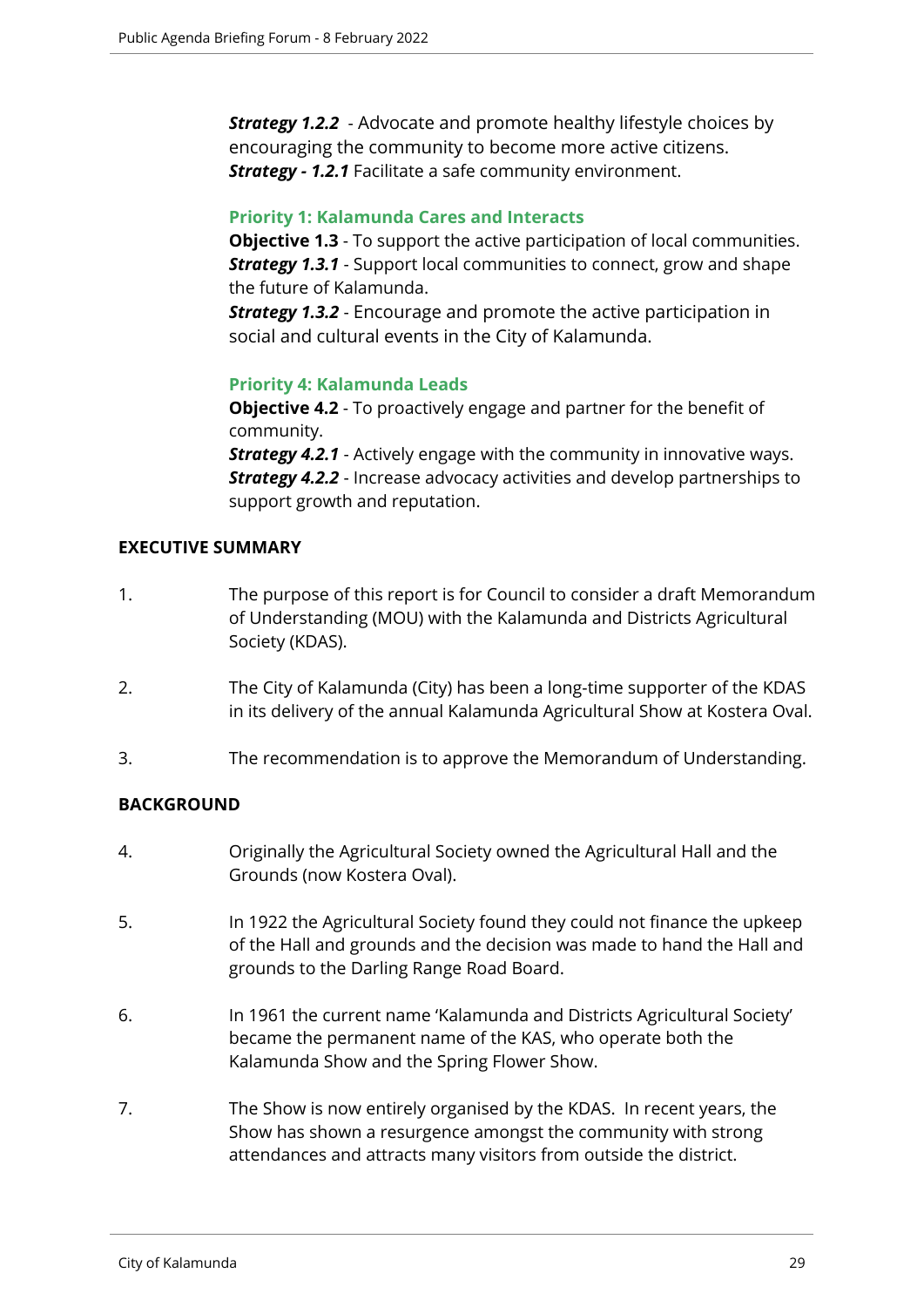8. In 2022 the 122<sup>nd</sup> Kalamunda Show will be held. The Show has operated since 1898, with only a couple of years missed in continuous operation, most recently as a result of COVID-19.

# **DETAILS AND ANALYSIS**

9. The Memorandum of Understanding is designed to ensure there is clear guidance on the responsibilities of the KDAS and the City in respect to the grounds, agreements to utilise Kostera Oval and the Kalamunda Performing Arts Centre, storage of equipment, and associated items.

# **APPLICABLE LAW**

10. *Local Government Act 1995.* 

# **APPLICABLE POLICY**

11. Service 06 - Events Sponsorship and Donations

# **STAKEHOLDER ENGAGEMENT**

- 12. The City has worked with the KDAS in the development of the MOU.
- 13. The KDAS are supportive of the MOU.

# **FINANCIAL CONSIDERATIONS**

14. Any financial support is subject to the Annual Budget process.

# **SUSTAINABILITY**

15. The KDAS work each year to ensure they have a strong base of support, volunteers, other funding sources (sponsorships and donations) to ensure it is sustainable.

#### **RISK MANAGEMENT**

16. **Risk**: The City does not enter into a Memorandum of Understanding with the Kalamunda & Districts Agricultural Society and therefore parties responsibilities are not clear. **Consequence Likelihood Rating** Moderate Rossible Moderate Reserves **Action/Strategy** Ensure a MOU is developed, approved and executed in a timely manner.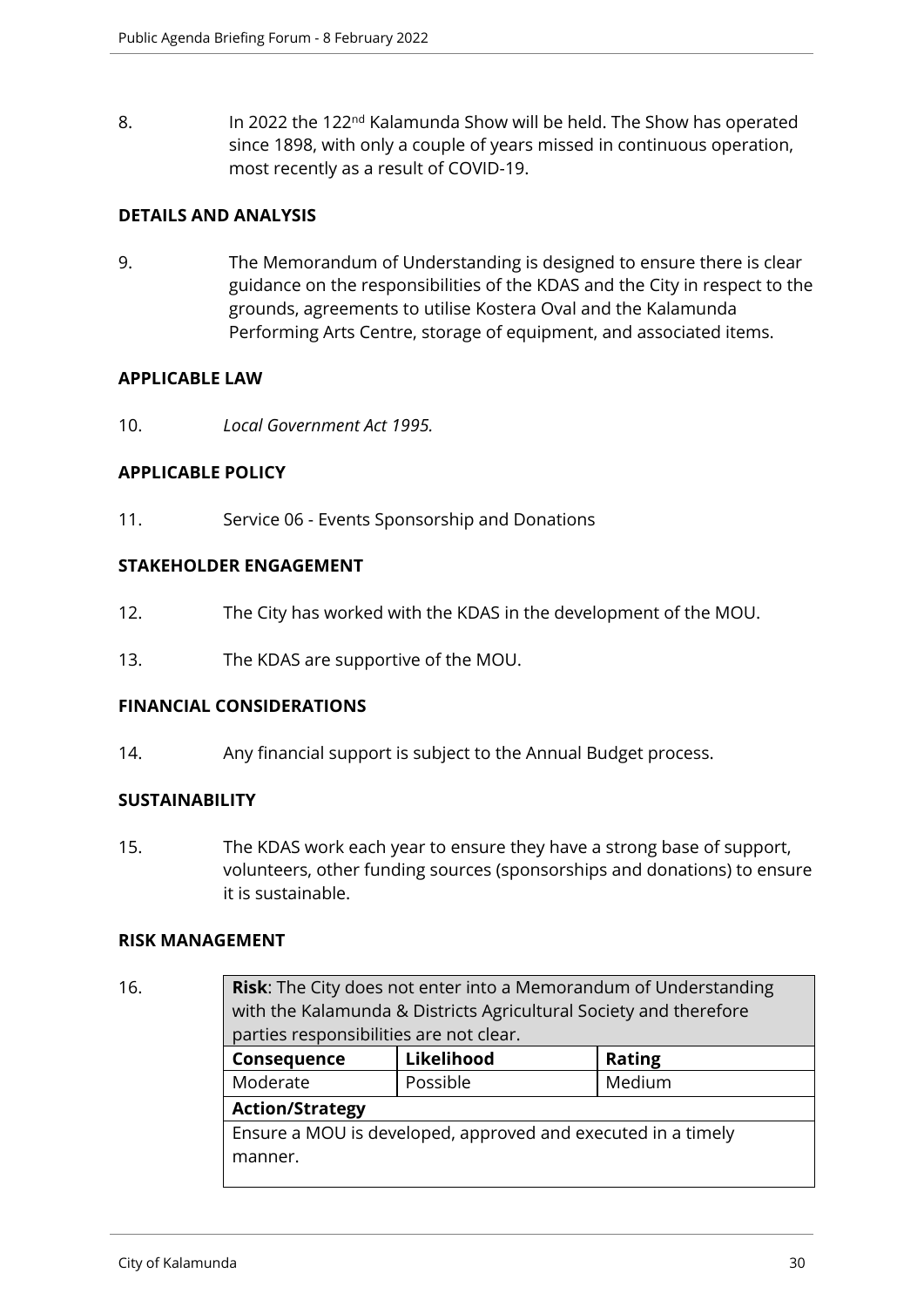# **CONCLUSION**

17. Officers recommend approval of the MOU, which clearly outlines roles and responsibilities in regard to the operations of the KDAS and any support received from the City.

# **Voting Requirements: Simple Majority**

#### **RECOMMENDATION**

That Council:

- 1. APPROVE the Memorandum of Understanding between the City of Kalamunda and the Kalamunda & District Agricultural Society.
- 2. REQUEST the Chief Executive Officer to arrange execution of the Memorandum of Understanding.